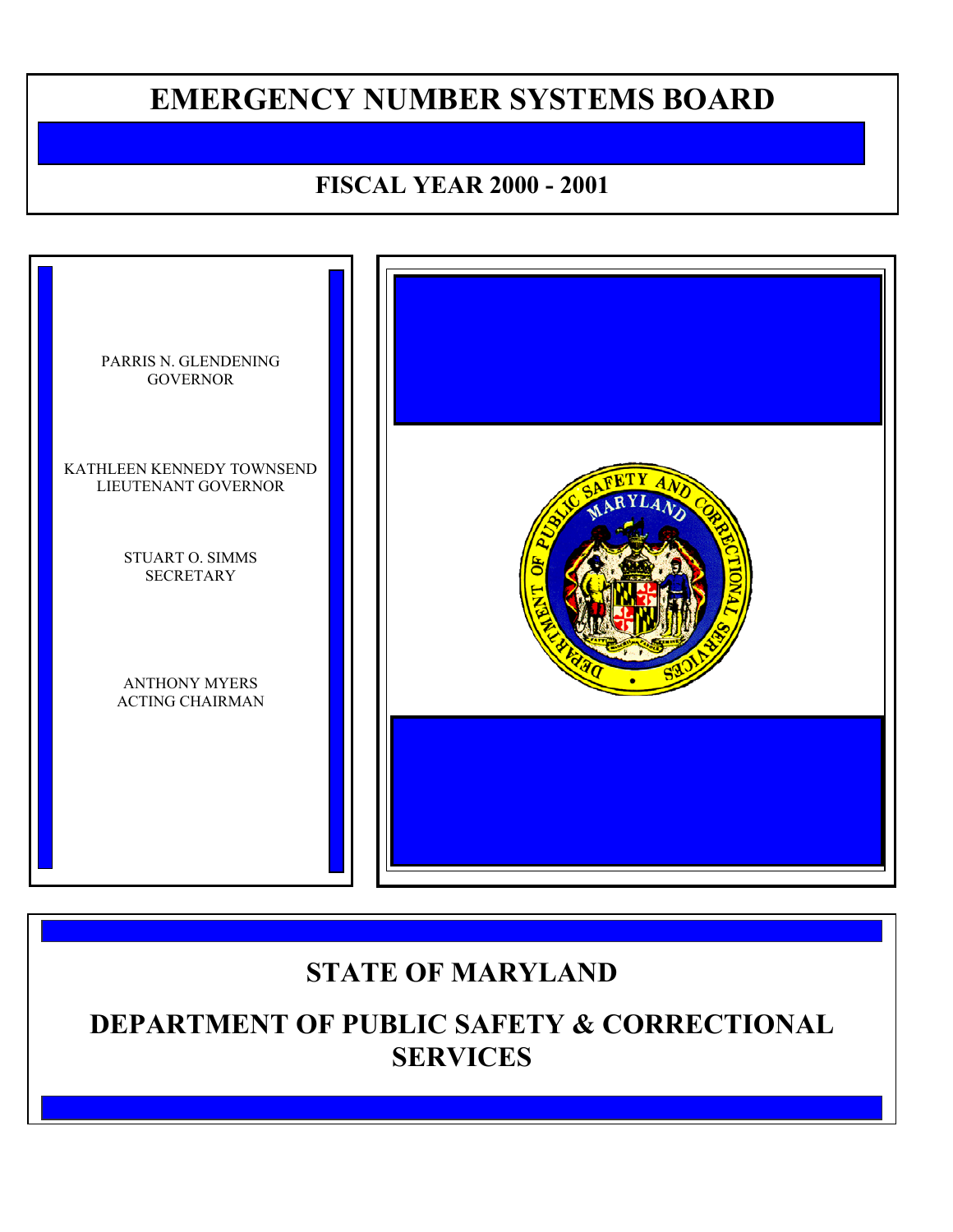

November 20, 2001

**PARRIS N. GLENDENING GOVERNOR**

**KATHLEEN KENNEDY TOWNSEND LT. GOVENROR**

> **STUART O. SIMMS SECRETARY**

**ANTHONY MYERS. ACTING CHAIRMAN**

 **J. SCOTT WHITNEY COORDINATOR** 

**J. KENNEITH BATTLE FISCAL COORDINATOR**

Mr. Stuart O. Simms, Secretary Department of Public Safety and Correctional Services 300 East Joppa Road Suite 1000 Baltimore, MD 21286

Dear Mr. Secretary:

On behalf of the membership of the Emergency Numbers Systems Board, the more than 400 9-1-1 Dispatchers of Maryland, the 24 dispatch centers and the communities they serve, I am pleased to transmit the 2001 Annual Report as required by Article 41, Title 18 of the Annotated Code of Maryland. I am certain you will find it informative and responsive to the needs of Maryland's citizens

On September 11, 2001, while the events of the terrorist attack on the United States were unfolding and the hijacked planes were still in the air, the National Emergency Numbers Association (NENA) was presenting a Report Card to the Nation on the effectiveness, accessibility and future of America's 9-1-1 Service. The presentation before Congress was interrupted as notice of the attack on the Pentagon reached the floor and the membership. The events that immediately followed have become an unfortunate part of our nation's history. American citizens have appropriately honored the emergency service personnel who answered the bell, responded to the call, and heroically gave of themselves. These fallen heroes shall not be forgotten.

What became lost in these tragic events was NENA's Report Card to the Nation and the appreciation of those who sounded the bell and brought together the resources and information necessary to get the job done. The Report Card, which you will find included in this report, gave the nation an "A-" in quality of service. This grade would likely be revised to an "A+", having the added insight of the events of September  $11<sup>th</sup>$ . It would be fitting and proper to recognize those in the 9-1-1 centers across the country that are the first to see crisis, tragedy and disaster through initial contact with victims and witnesses. These individuals should be honored along with the first responders of September  $11<sup>th</sup>$ , for these are also true heroes.

I am pleased to report that the State of Maryland enjoys excellent enhanced 9-1-1 services in all 24 jurisdictions. The Board continues to advance the cause of public safety through responsible stewardship of available resources and dedication to recognized best practices in the emergency communications industry.

Sincerely,

Anthony Myers, Acting Chairman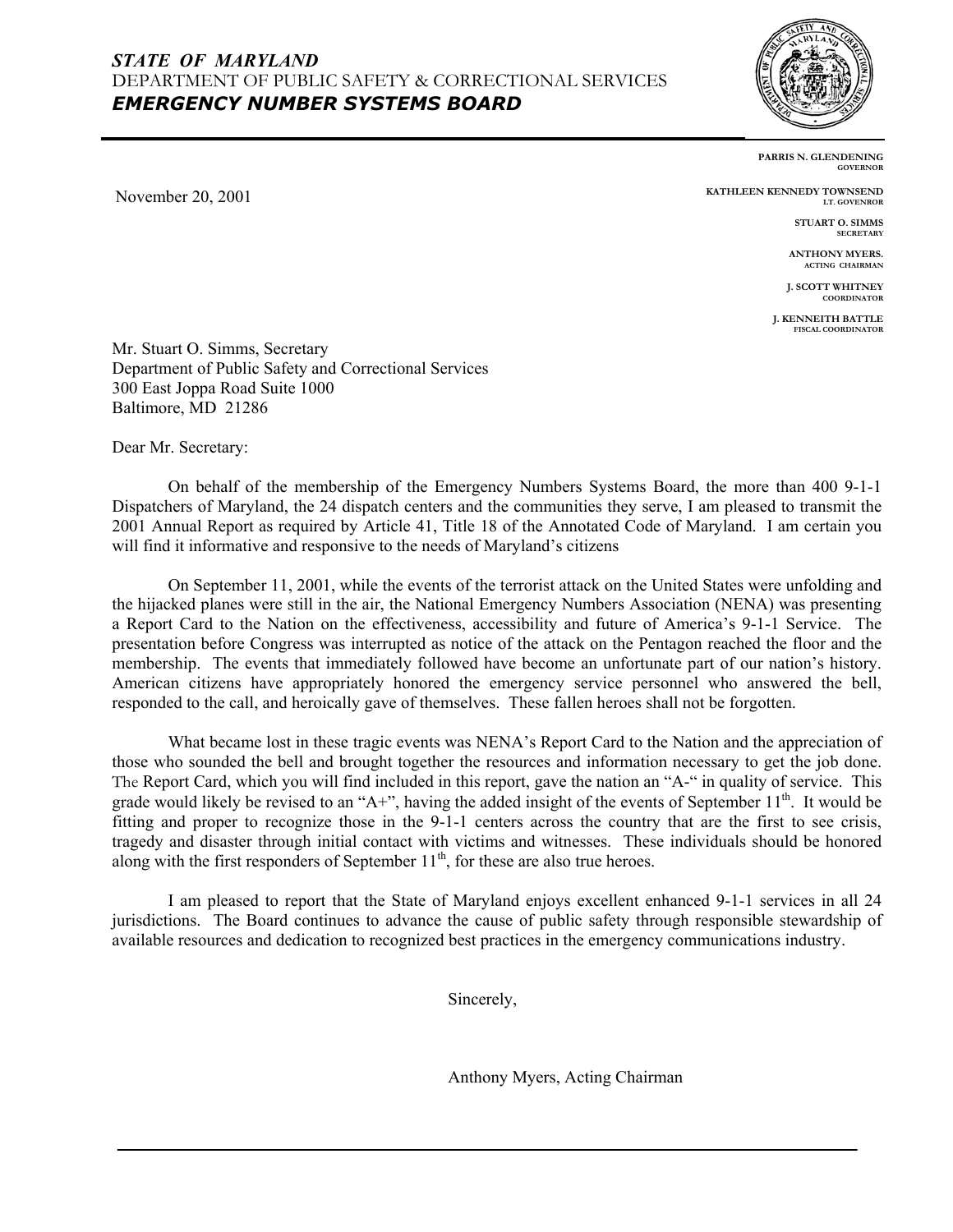# **Contents**

| $I_{\cdot}$                  | Introduction                                     | Page       | 3  |
|------------------------------|--------------------------------------------------|------------|----|
| $\mathbf{I}$                 | <b>Executive Summary</b>                         | Page       | 4  |
| III.                         | Article 41 – Annotated Code                      | Page       | 5  |
| IV.                          | Code of Maryland Regulations                     | Page       | 6  |
| V.                           | History of 9-1-1 in Maryland                     | Page       | 7  |
| VI.                          | Membership of the Board                          | Page       | 8  |
| VII.                         | Types of 9-1-1 Systems                           | Page       | 9  |
| VIII.                        | Funding                                          | Page       | 10 |
| IX.                          | <b>County Audits</b>                             | Page       | 11 |
| X.                           | <b>Managing For Results</b>                      | Page       | 12 |
|                              | <b>Public Safety Answering Point Inspections</b> | Page       | 12 |
| Board Membership             |                                                  | Appendix A |    |
| County & State Rates         |                                                  | Appendix B |    |
| County 9-1-1 Fee Collections |                                                  | Appendix C |    |
| Annotated Code of MD         |                                                  | Appendix D |    |
| <b>COMAR</b>                 |                                                  | Appendix E |    |
|                              |                                                  |            |    |

The Report Card to the Nation – National Emergency Numbers Association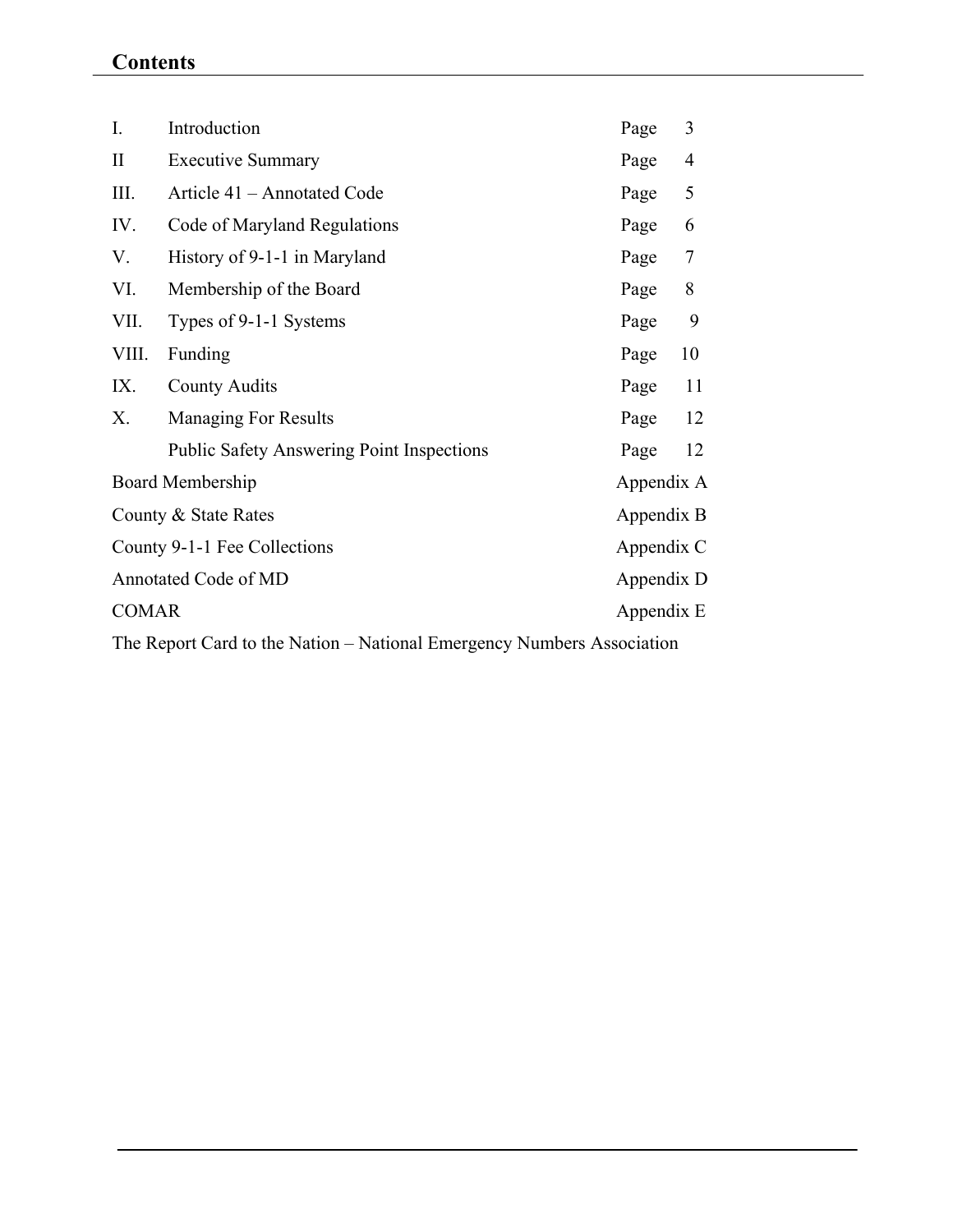## **I. Introduction**

The Mission of the Emergency Numbers Systems Board, hereafter ENSB, is to provide advice, guidance, funding, as well as infrastructure and auditing support for Maryland's 9-1-1 and 3-1-1 systems. There are currently 24 such systems in Maryland, which are supported by revenues collected from phone service bills as of June 30, 2001 numbered twenty-seven wireline providers and twentyone wireless providers.

The statute that enables and defines the ENSB and its functions is codified in Article 41 Sections 18-101 through 18-108. The specifications of this report are also defined in the statute and include the following six areas:

| 1.               | Types of 9-1-1 Systems Operating               | Page 9 |         |  |
|------------------|------------------------------------------------|--------|---------|--|
| 2.               | <b>Total State and County Fee Charged</b>      | Page   | -14     |  |
| 3 <sub>1</sub>   | Funding Formula in Effect by County            |        | Page 14 |  |
| $\overline{4}$ . | Statutory or regulatory violations by a county |        | None    |  |
| 5.               | Efforts to Establish an Enhanced 9-1-1 System  | Page   | -6      |  |
| 6.               | Any Suggested Changes to this Sub-Title        | Page   |         |  |

You may note that this report goes beyond the statutory requirements by speaking to current industry challenges and future goals of the ENSB in making 9-1-1 even more capable and responsive to the interests of public safety.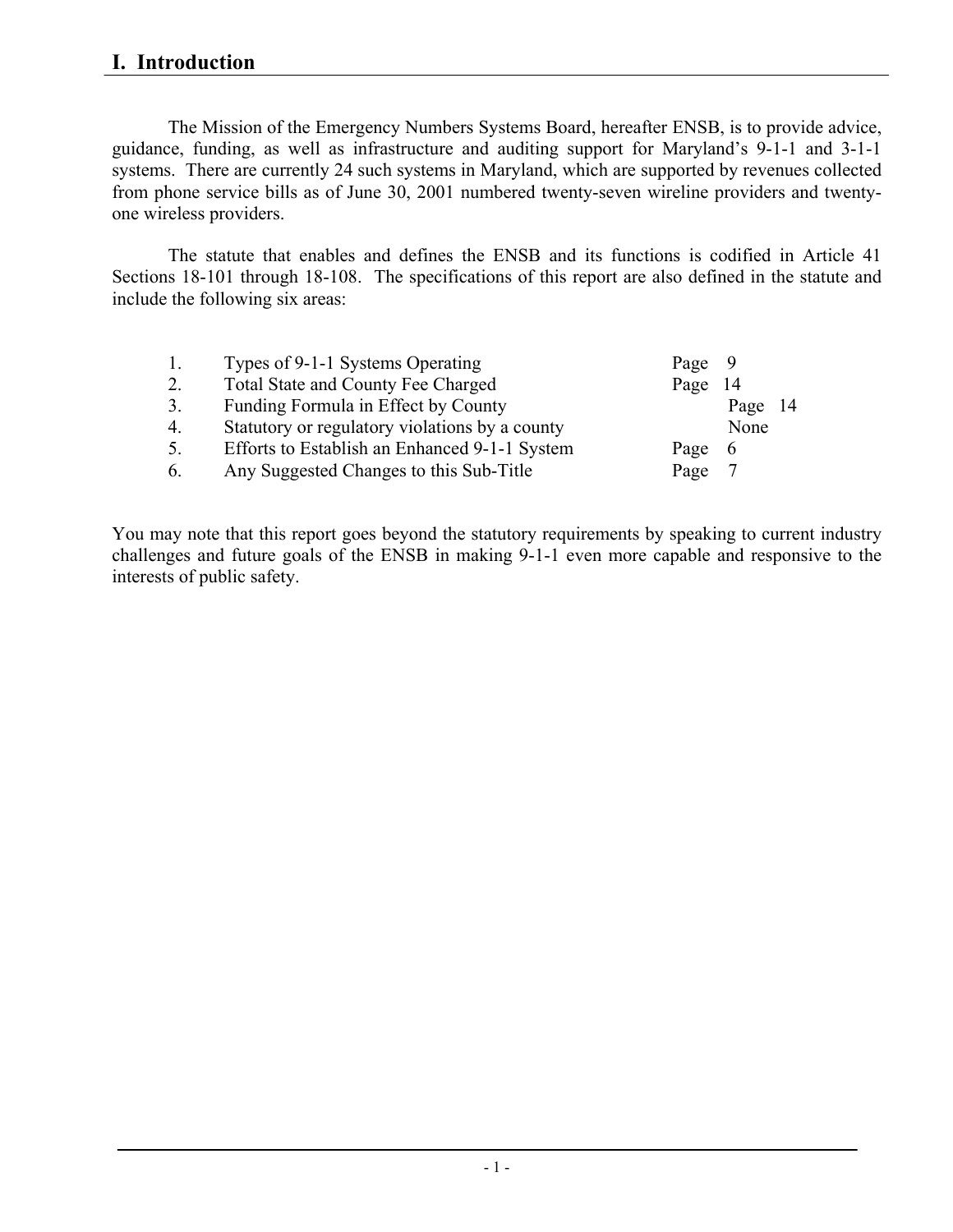## **II. Executive Summary**

The membership of the ENSB as defined in the statute includes a diverse and technically astute group of professionals from the emergency services and communications industries. The members serve a four-year term upon appointment by the Governor and meet monthly to examine current trends and needs of the 24 Public Safety Answering Points, hereafter called PSAPs.

The mission of the ENSB is to provide guidance and direction with the goal of realizing "enhanced" service in all of our PSAPs. Enhanced is defined in the statute as having the capacity for the 9-1-1 call taker to view a displayed callback number and location information either in the form of an address or map indicator. This goal was achieved in 1998 and wireline enhanced 9-1-1 service became available to all Maryland communities.

The current direction of the Board is to evaluate and fund county plans for enhancements beyond that envisioned in 1979 when the statute was first signed into law. It is examining issues presented by the advent of wireless telephone communications as well as training standards and the national security issues presented by the events of September  $11<sup>th</sup>$ .

In order to evaluate the soundness of Maryland's 9-1-1 infrastructure and to provide coordination support, the University of Maryland through a grant from the Governor's Office of Crime Control and Prevention funded the executive director's position for one year. With the collaboration of the Department of Public Safety and Correctional Services, the new director was appointed in June of 2001. The evaluation is in conjunction with Lt. Governor Townsend's initiative in evaluating emergency infrastructure preparedness.

In order to further facilitate the execution of the Mission of the ENSB, several sub committees were formed or in some cases re-activated, to include supporting consultative membership from outside the board. These include:

- o **Training and Education** to provide and enhance entrance level training for 9-1-1 dispatchers as well as in-service training for existing positions.
- o **Standards** to provide guidance on best practices in equipment, employee selection, policy, etc
- o **Wireless Issues**  to deal with the technical and legislative aspects of the wireless industry impact on 9-1-1
- o **Legislative and Public Affairs** to deal with pending legislation and public affairs for the ENSB and 9-1-1 Services in Maryland

The ENSB remains committed to supporting 9-1-1 in Maryland and believes Maryland enjoys excellent service from each of its 9-1-1 centers and the emergency services they support. The Report Card to the Nation, which is appended to this report, speaks to the state of the Nation's 9-1-1 system in terms of availability and customer satisfaction. Maryland's experience is not atypical.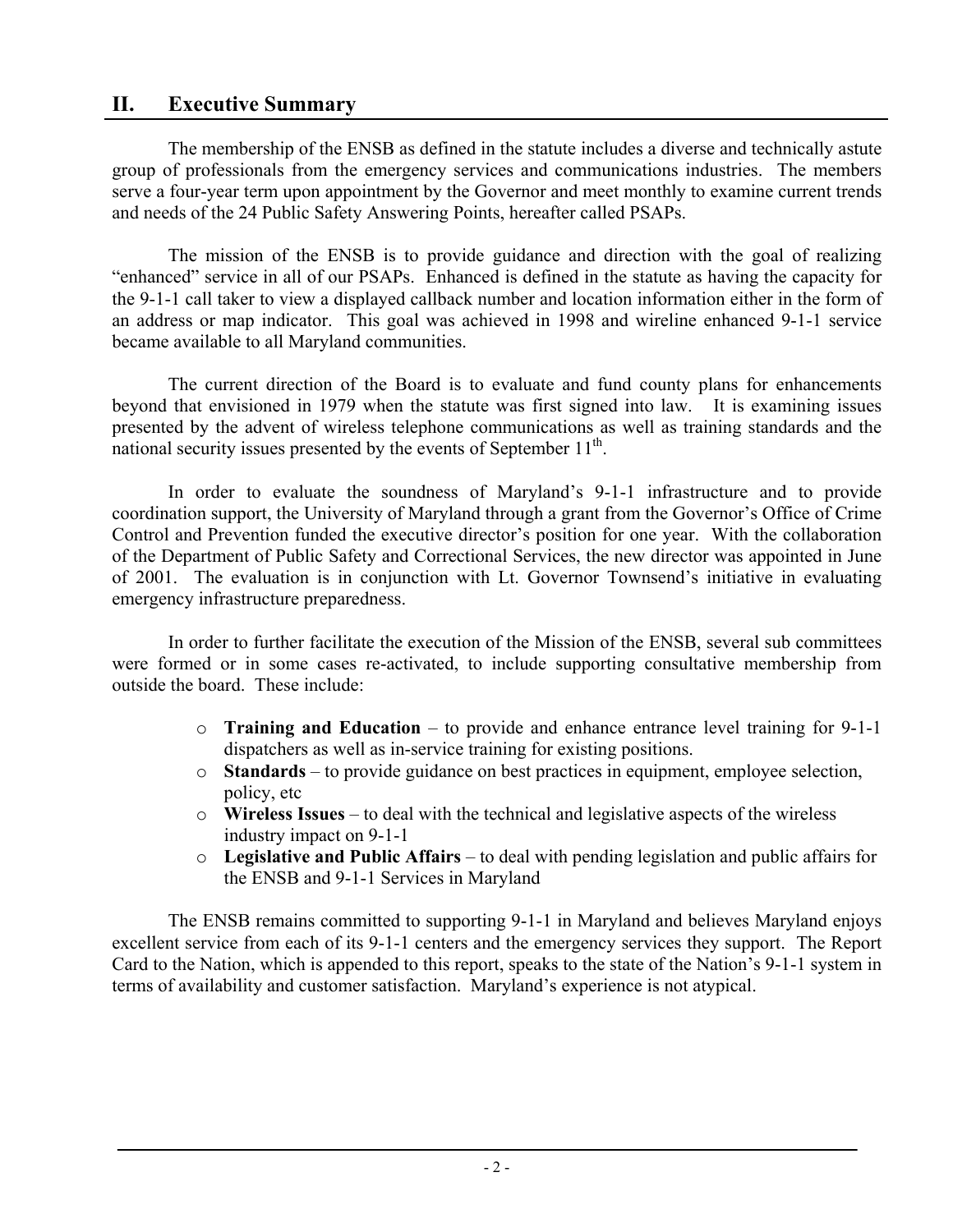## **III. Article 41**

Article 41 is the defining and enabling statute, which drives the functions of the ENSB. The applicable sections are found in their entirety in Appendix D

Suggested Changes to Article 41

- Amendment of fee collection protocol to reflect a more equitable strategy. Current per bill collection does not recognize multiple lines or instruments served by the 9-1-1 system.
- Amendment of the fee amount to more adequately meet systemic demand.
- Modification of the board membership to include PSAP representation. Candidates for this position(s) might be solicited from the Maryland Emergency Numbers Association
- Statutory provision for a wireless sub committee to examine wireless issues that require access to proprietary information. Would not include wireless industry representative to ensure confidentiality and protect competitive status of providers
- Statutory provision for independent audits of providers to ensure remissions of fees are appropriate to the numbers of customers
- A statutory strategy for wireless industry cost recovery which would facilitate Phase I and II compliance, avoid impact on current 9-1-1 funding levels, and ensure coverage throughout the state by each wireless provider trading in Maryland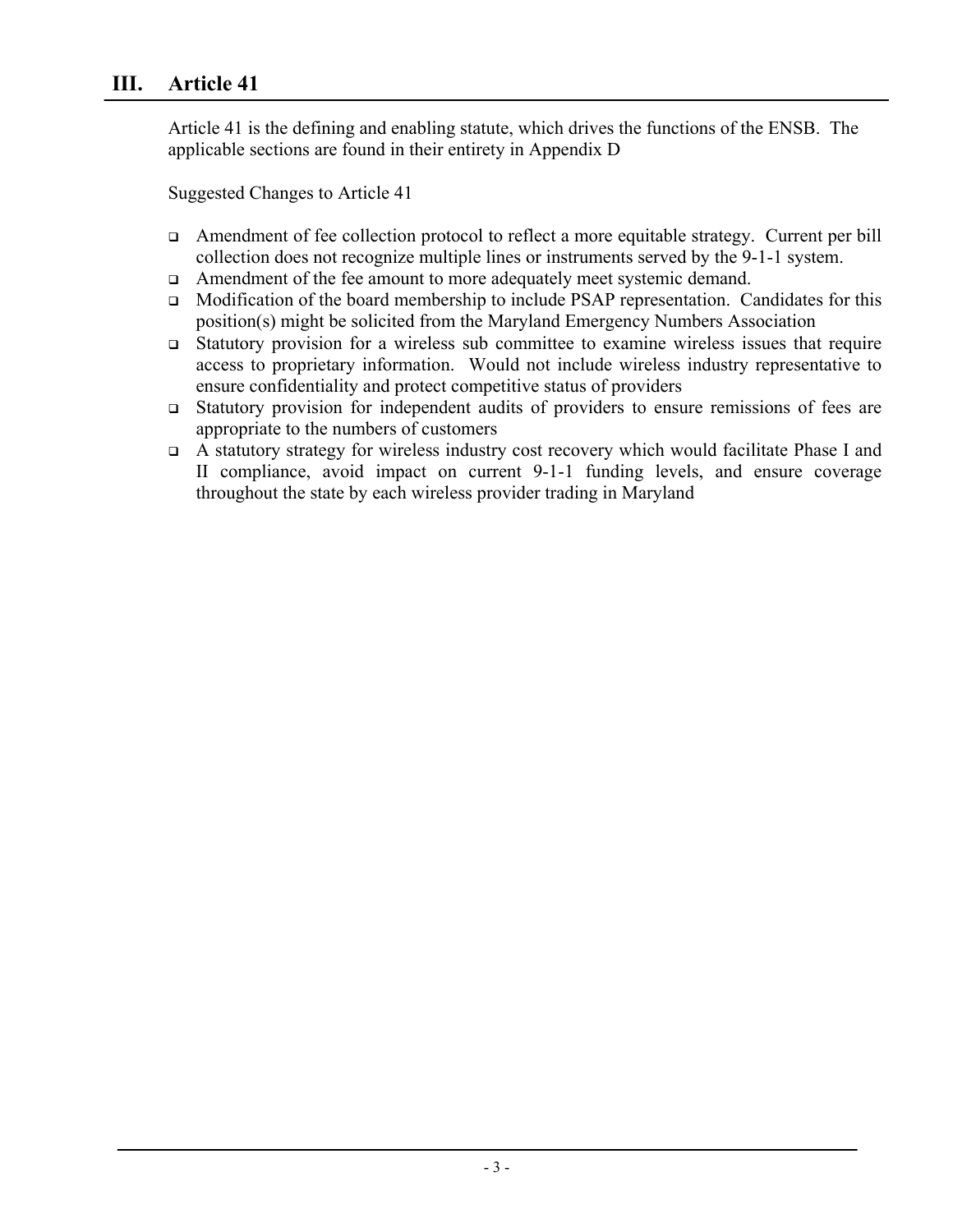The Code of Maryland Regulations (COMAR), which further codifies the Board and describes in detail its essential functions and responsibilities is found in Appendix E.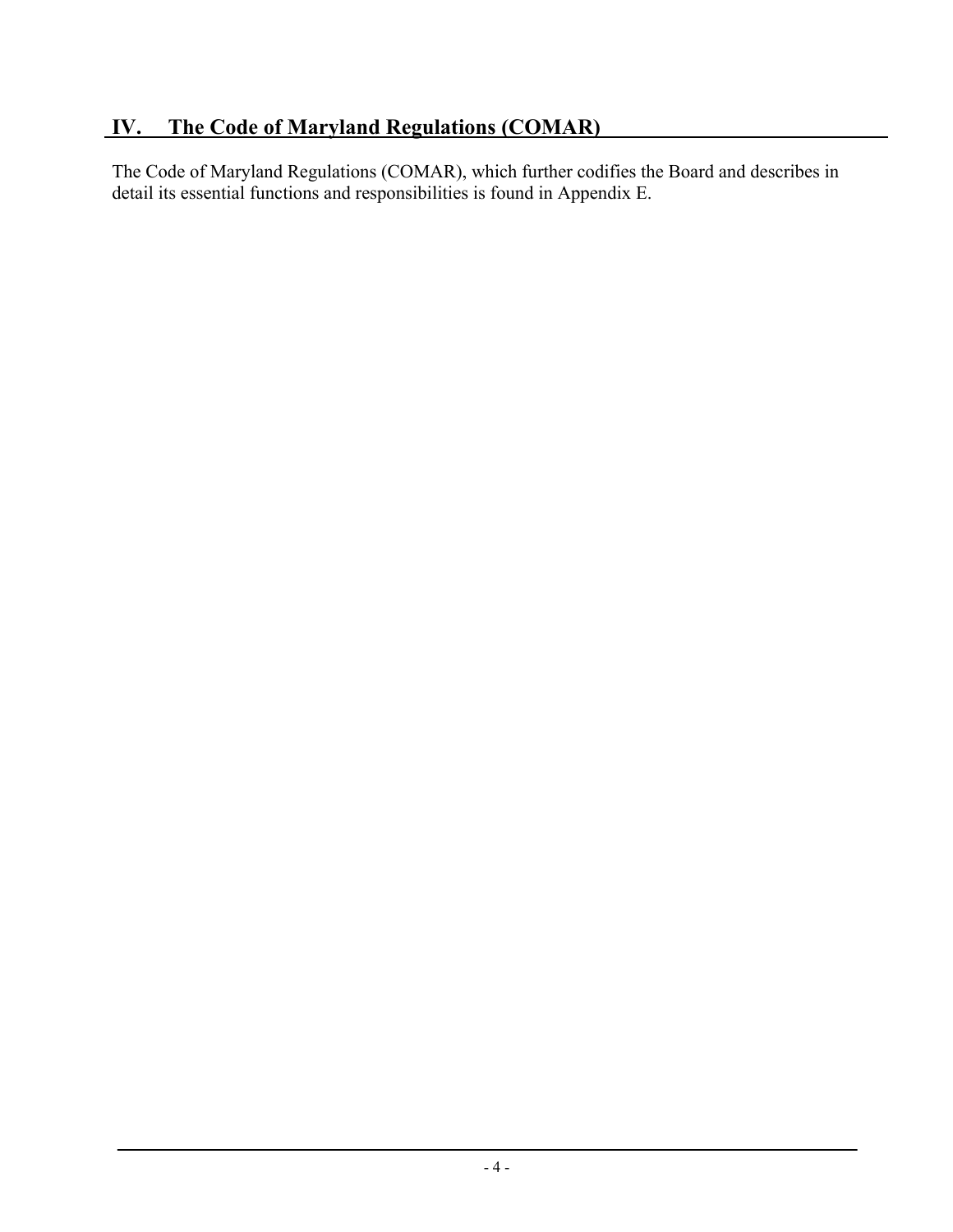## **V. History Of 9-1-1 In Maryland - Synopsis**

The early years – In the early 70s the Federal Law enforcement Assistance Administration provided funding for a number of local jurisdictions to implement 9-1-1. Charles County was the first in 1972 followed by Prince George's in 1973 and Montgomery in 1974.

1979 - Maryland became the second state in the Union to adopt 9-1-1 as the universal number for emergency services access. Since that time it has become a household icon for public safety access and information. This legislation became codified as Article 41 Title 18.

The standard of the industry was essentially a 24-hour answering service while automatic number information (ANI) and automatic location information (ALI), which displayed caller number and location information respectively, were on the drawing board

- 1980 The ENSB published Local Government Planning guidelines for 9-1-1 Systems followed by a series of planning and implementation meetings with PSAP Directors.
	- Ten Cent phone bill surcharge is established to fund development
- 1983 The Statute enabling the ENSB was amended to include authority for Counties to charge a fee via monthly phone bills to offset operational expenses.
- 1995 All counties were required to have enhanced systems in place, i.e. city style addresses vs. route and box numbers and ANI and ALI capability. County authority to extend fee to wireless providers was granted.
- 1995 the ENSB was expanded to include a member of the wireless community
- 1996 FCC regulation including milestones for ANI and ALI for the wireless industry was published. Phase I or ANI capable calling was to be complete by April 1, 1998 and Phase II or ALI capable wireless call identification was to be in place by October 1, 2001.
- 1998 The training sub-committee developed a standardized 40-hour entrance level training course for 9-1-1 dispatchers. 25 trainers and 7 regional coordinators were identified to disseminate the curriculum.
- 2000 Legislative initiative re-drafting Article 41 sent to summer study
- 2001 Governor's Office of Crime Control and Prevention authors a grant for coordination and evaluation
	- Coordinator appointed 6/01
	- Board membership augmented toward full strength  $7/01$
	- Sub committees established for critical subjects 8/01 9/01
	- PSAP Inspections resumed 8/01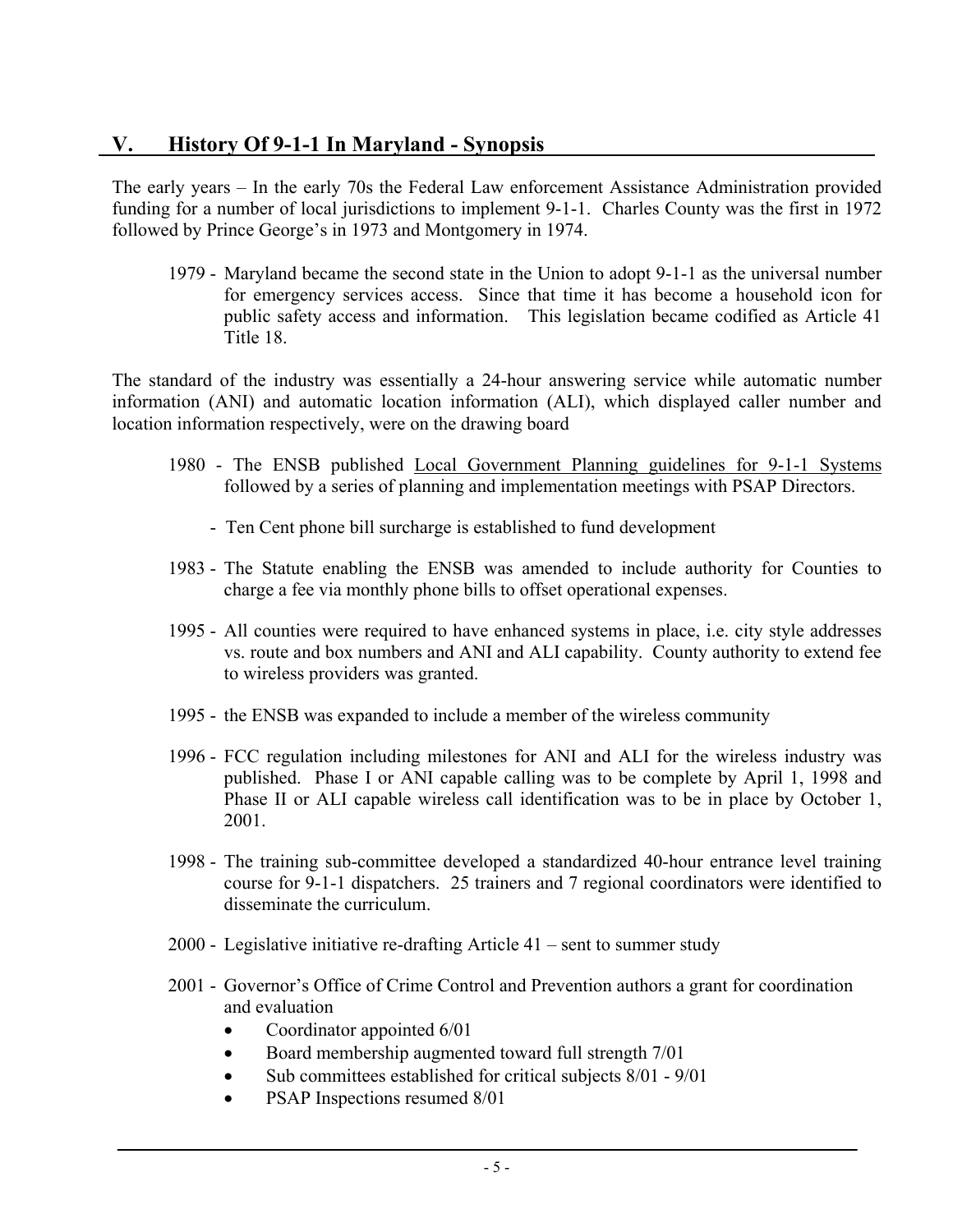• Fiscal Coordinator appointed 10/01

## **VI. Membership of the Board**

The enabling legislation of 1979, amended in 1997, describes the membership of the board with thirteen members drawn from private and public sectors by Governor appointment. The members serve four-year terms without compensation and are required to meet at least quarterly. The current membership is described in Appendix A.

In the formative years of the early 80s, the board met monthly to address issues of marketing, deployment, equipment, training and other issues. As 9-1-1 became more institutionalized and availability widespread the board was able to reduce the meeting requirements.

The technical nature of 9-1-1 communications became more pronounced through the 80s and 90s with the advent of computer aided dispatch, 800 mh radio, multiple agencies providing emergency response, professional and fraternal employee organizations, and most recently wireless telephone communications. These have brought about fundamental changes in the 9-1-1 infrastructure and added personnel and equipment challenges. To this end, funding requests escalated exponentially and the board was met with the challenge of stewardship of insufficient dollars to meet need. The board currently meets monthly with odd months in general session and even months in executive session.

The Board has enjoyed the support of the Department of Public Safety and Correctional Services (DPSCS) fiscal offices in providing auditing and accounting support. In order to alleviate a further drain of their manpower, the ENSB through DPSCS has recently employed a full time accountant in support of the ENSB mission.

The Board has long recognized the need for entrance and in-service level training for dispatchers and supervisors. The vacancy created by the last training coordinator has been a source of concern both for the board and for PSAPS throughout Maryland. DPSCS is in the process of advertising and selecting a training coordinator working directly for the board in execution of the training mission.

Appendix A includes a chart of the board membership and the organizations each member represents.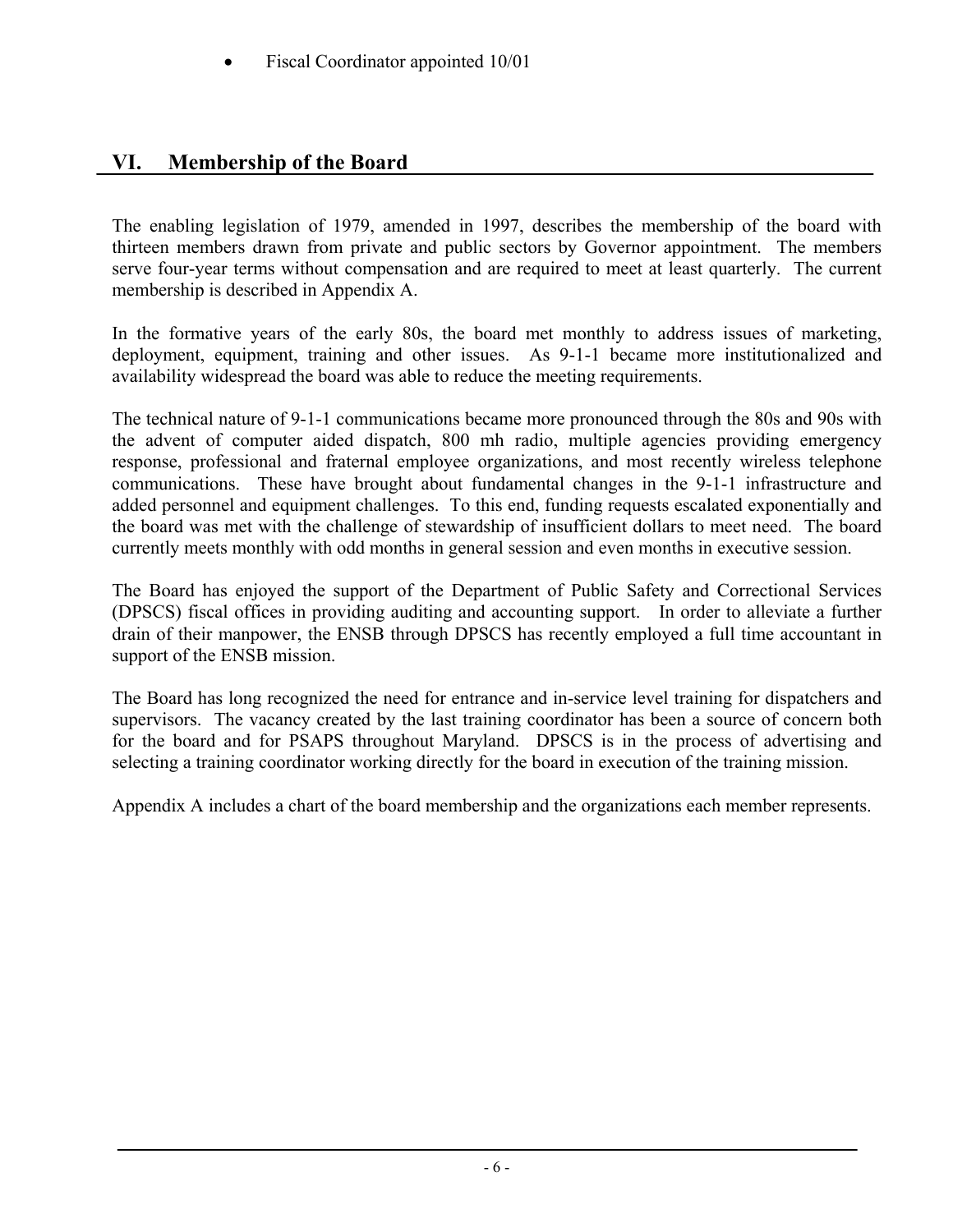Maryland has progressed toward all PSAPs having "enhanced" capability and successfully enabled each to have ANI/ALI display for wireline 9-1-1 calls. This met the intent of Article 41, which was originally authored prior to the advent of wireless. There have been no amendments, which specifically deal with ANI/ALI capacity for wireless although the Emergency Numbers Board recognizes the importance of this capacity and is advancing with all diligence in bringing it to Maryland.

The Federal Communications Commission has required the wireless industry by regulation, to be ALI compliant by October 2001. Obviously, this date has come and gone and the capacity is not yet in place. Some of this has to do with available technology, some with funding. The FCC is granting waivers to this regulation for those carriers who request it and with these waivers are requiring specific time lines of performance. 9-1-1 Centers are looking to ALI preparedness by including "mapping" in their equipment and infrastructure planning. Currently six jurisdictions have mapping capacity at the console,

The Board is aware of only one jurisdiction in the United States which currently has ALI capability in operation and which was showcased at the recent NENA (National Emergency Numbers Association) Conference held in late October 2001. This site is located in St. Clair County, IL.

PSAP Inspections in Maryland reveal a wide range of sizes and call volumes from as few as four dispatch positions to over 40 in higher population centers. Each has its unique advantages and problems as defined by the communities they serve. The Board is actively seeking to explore "best practices" to provide recommendations in answering the challenges that are faced by multiple centers and to provide economies of scale in procurement. Some of these include standards in mapping technology, logging recorders, and backup power supplies.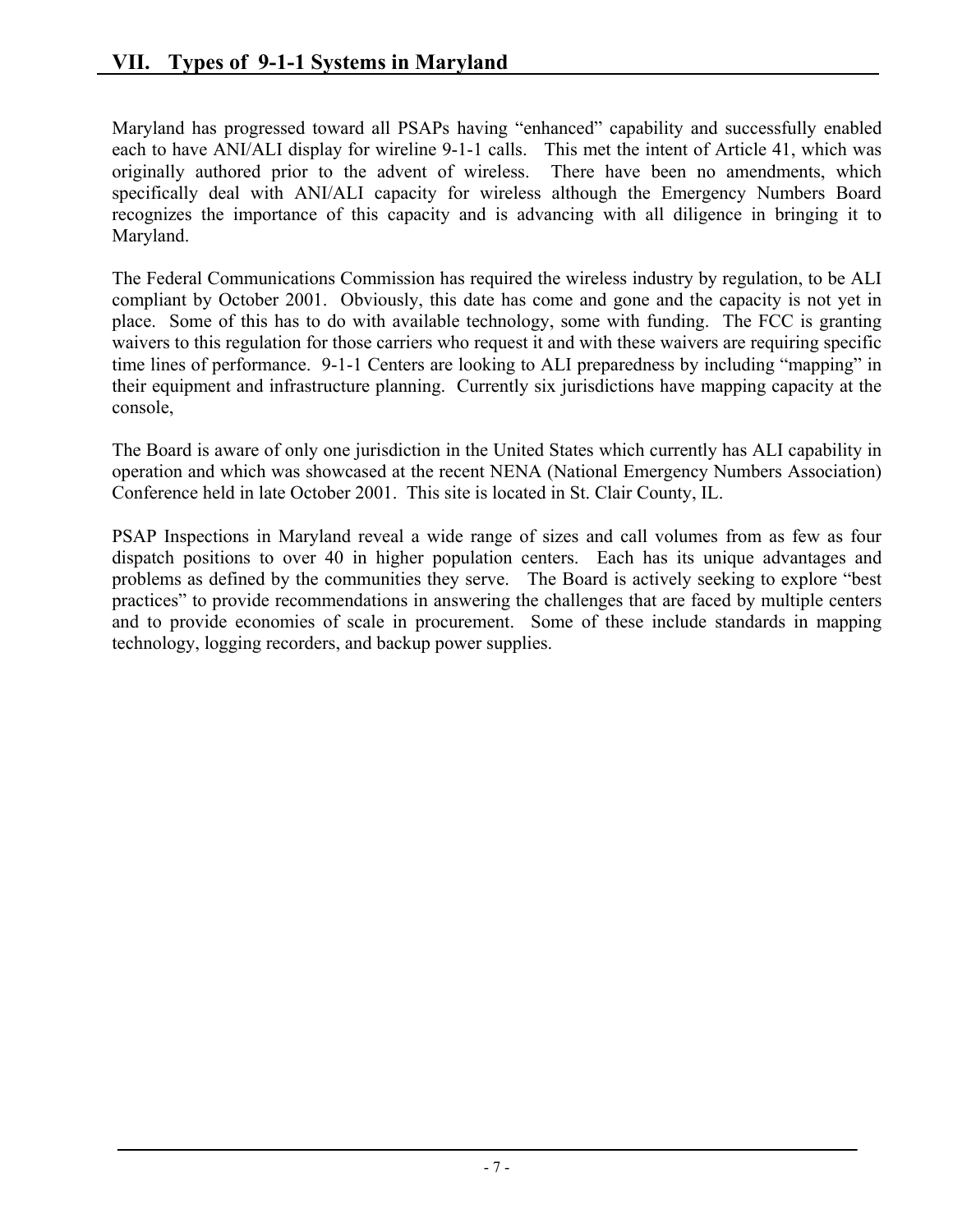Maryland's PSAPs derive a significant portion of their funding from a surcharge levied on each telephone bill and remitted by the carriers to the Comptroller each month. There are currently two funding streams to include the ten-cent fee, which is distributed at the discretion of the ENSB to counties making enhancement requests. The second is an adjustable fee in an amount determined by each county up to \$.50 per month.

The intent of the 10-cent fee was to offset the disparity in fees collected in less populated counties yet is available to requests from any PSAP jurisdiction.

Appendix B is a chart of the formula applied by each county followed by the amount actually collected and remitted to that county during this fiscal year.

Appendix C is a chart of the awards granted and encumbered in FY 01 broken down by county. These include equipment, training, and auditing costs.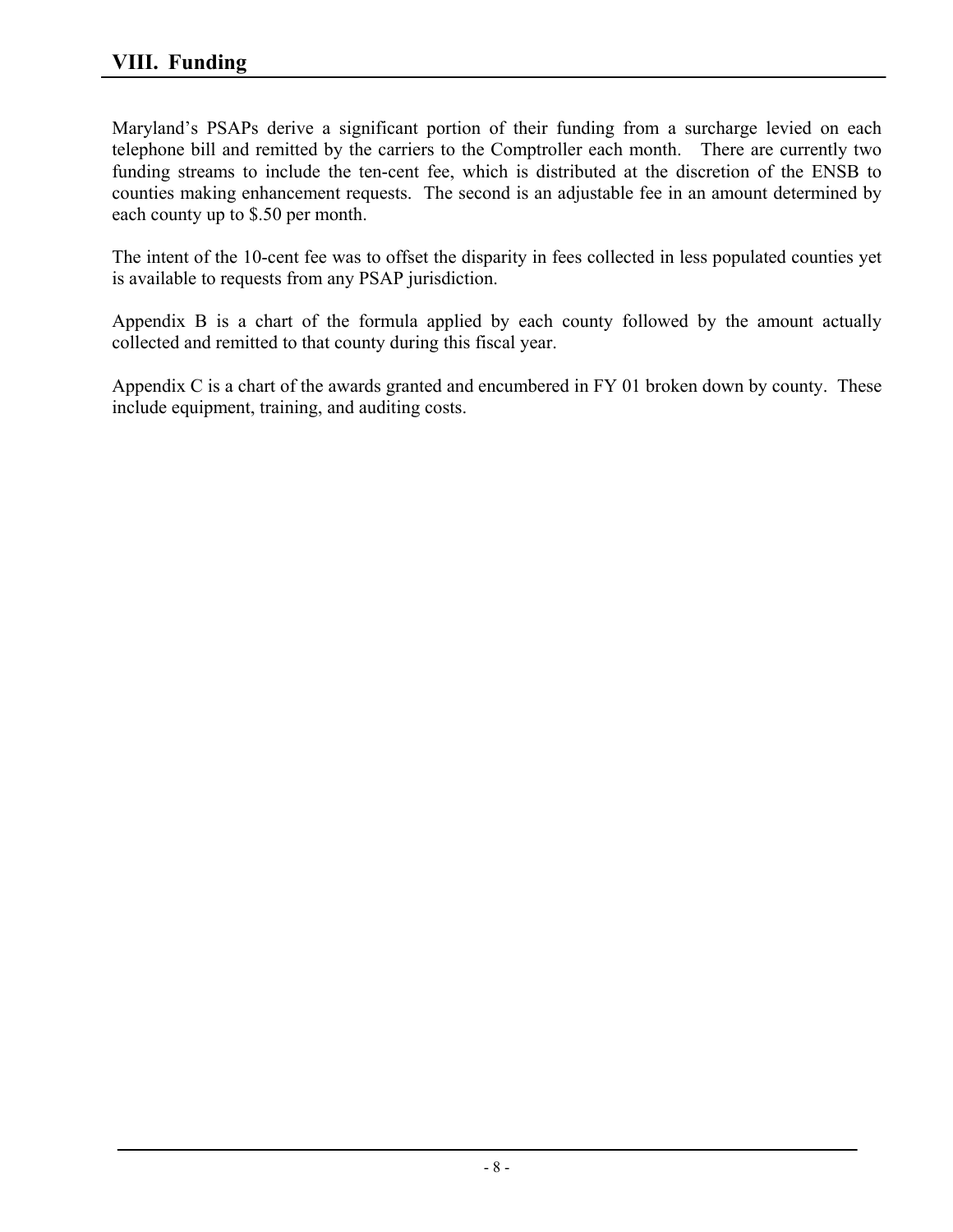Article 41 Section 18-108 requires each county to report to the board how the monies received from the trust fund were spent. The board is charged with the responsibility of evaluating the expenditures for compliance with applicable law and regulation. To this end, the board funds independent audits of county expenditures.

All of the audits of FY 00 were received, and auditors compensated. The only county outstanding has received written notification of the audit delinquency. These audits will be examined for accuracy and compliance by the new ENSB fiscal coordinator.

As funding has been outdistanced by requests from the PSAPs, the board has requested an informal estimate of county anticipated budget requirements into the next three out years. This was to form the basis for any proposed legislative amendments regarding the fee, as well as provide the impetus to seek additional funding from other sources for 9-1-1 enhancements. The events of September 11<sup>th</sup> caused the Board to recognize that the original request may not have included county estimates of security and redundancy measures. A further solicitation of anticipated costs is being drafted to be forwarded to each County Executive for inclusion in the Board's FY 02 strategic plans.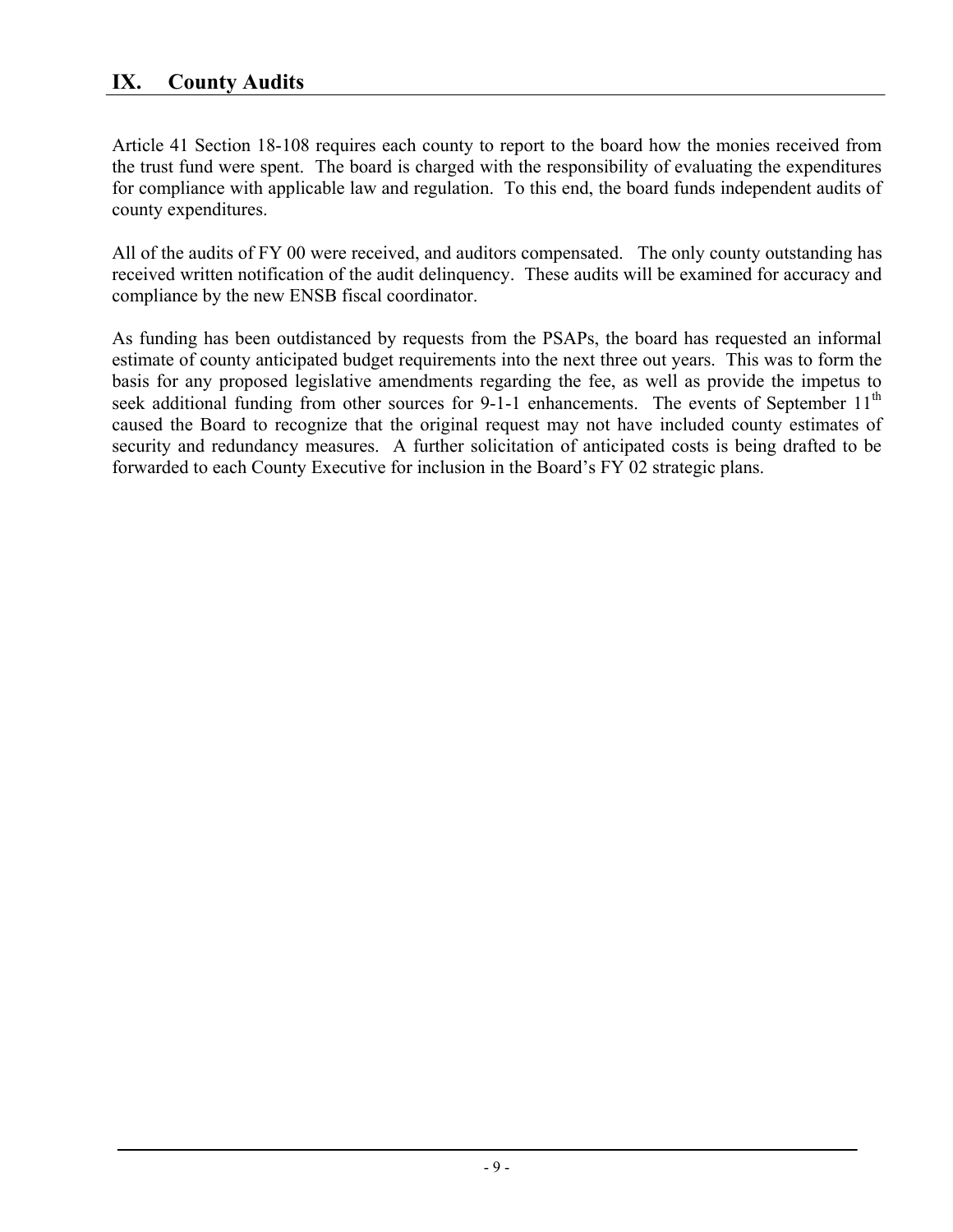## **X. MFR and PSAP Inspections**

## **Managing Maryland for Results**

Maryland's initiative of Managing for Results (MFR) requires an identification of mission accompanied by specified goals and performance measures. This is incorporated in the DPSCS Strategic Plan. The ENSB seeks to meet two significant goals in 2002 to include greatly increased readiness in the PSAPS for 9-1-1 wireless ALI display and for the board to assume its place in the world of e-business by conducting its business electronically.

## **PSAP Inspections**

Article 41 requires board inspection of each of the PSAPs using a protocol devised by the board. In July of 01, the protocol was revised to include relevant inquiries into infrastructure security, access control, and existing published standard operating procedure. As of this writing, there have been six inspections of PSAPs including several smaller relatively rural jurisdictions as well as major metropolitan PSAPs. The remaining inspections should be completed by April of 2002.

In the course of inspection, the coordinator has the opportunity to meet some of the grass roots providers of emergency communications and to learn of their interests and concerns. Several of these remain common themes and have become the focus of the ENSB.

One of the bigger challenges facing the emergency communications industry is the proliferation of wireless communications. Cellular telephones specifically comprise 25 to 35% of calls taken at the 9-1-1 centers. A traffic accident of 1980 typically drew the calls of a few good Samaritans who took the time to pull off the road and find a pay phone. Now centers can be overwhelmed depending on the enormity of the incident. A second challenge is the center incapacity to locate a cell user. Currently ANI ALI information does not display for the cell phone. Since cell phone locations are not fixed, the 9-1-1 centers must have mapping capability to be ready for the wireless industry to be responsive to this shortcoming. A third challenge of the industry is the *perception* that 9-1-1 dispatching is not a commanding profession and some jurisdictions are having difficulty hiring and retaining qualified employees. A fourth is the concern that current events and expanding technology is outdistancing training and education in the workplace. In out litigious society this concern is not without merit.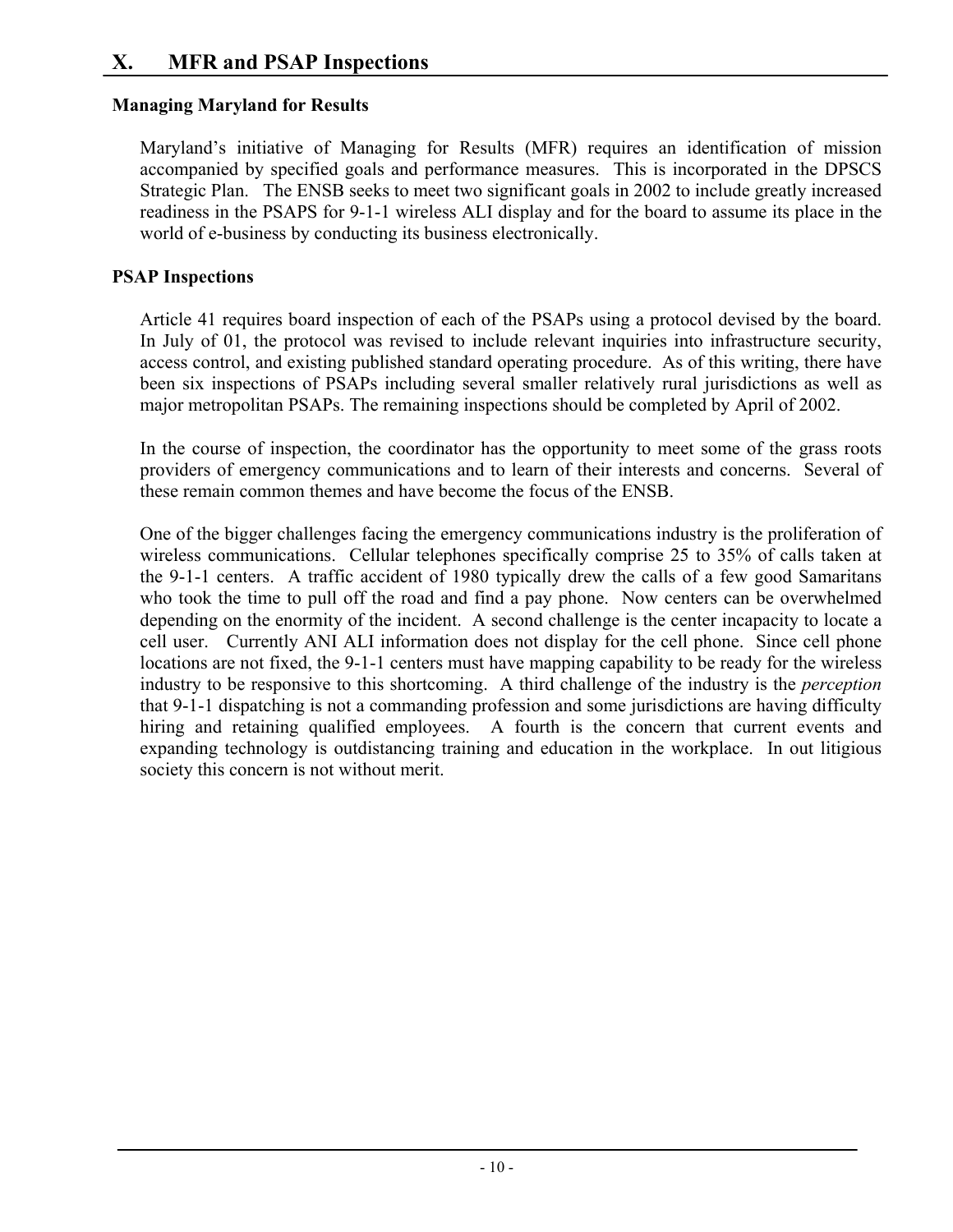| <b>Member Name</b>   | <b>Representing</b>              | <b>Term</b>         |
|----------------------|----------------------------------|---------------------|
| <b>Anthony Myers</b> | <b>Public Service Commission</b> | $7/1/00 - 6/30/04$  |
| Thomas H. Miller     | <b>MIEMSS</b>                    | $7/1/99 - 6/30/03$  |
| Philip M. Hurlock    | <b>Volunteer Fire Service</b>    | $7/1/00 - 6/30/04$  |
| Michael E. Schaal    | Fire Career                      | $7/1/01 - 6/30/05$  |
| William H. Walton    | Public-At-Large                  | $7/1/99 - 6/30/03$  |
| W. Edward Mullikin   | <b>Emergency Mgmt Systems</b>    | $7/1/98 - 6/30/02$  |
| Roderick W. Hart     | <b>Telephone Utility</b>         | $7/1/99 - 6/30/03$  |
| John C. Crabill      | <b>APCO</b>                      | $7/1/01 - 6/30/04$  |
| G. Thomas Steele     | <b>MD</b> State Police           | $7/1/01 - 6/30/05$  |
| Vacant               | <b>Police Services</b>           | $7/1/00 - 6/30/04$  |
| Jane Edwards         | Public-At-Large                  | $6/30/00 - 6/30/04$ |
| Vacant               | Public-At-Large                  | $7/1/98 - 6/30/02$  |
| Jay H. Chang         | Wireless                         | $7/1/00 - 6/30/04$  |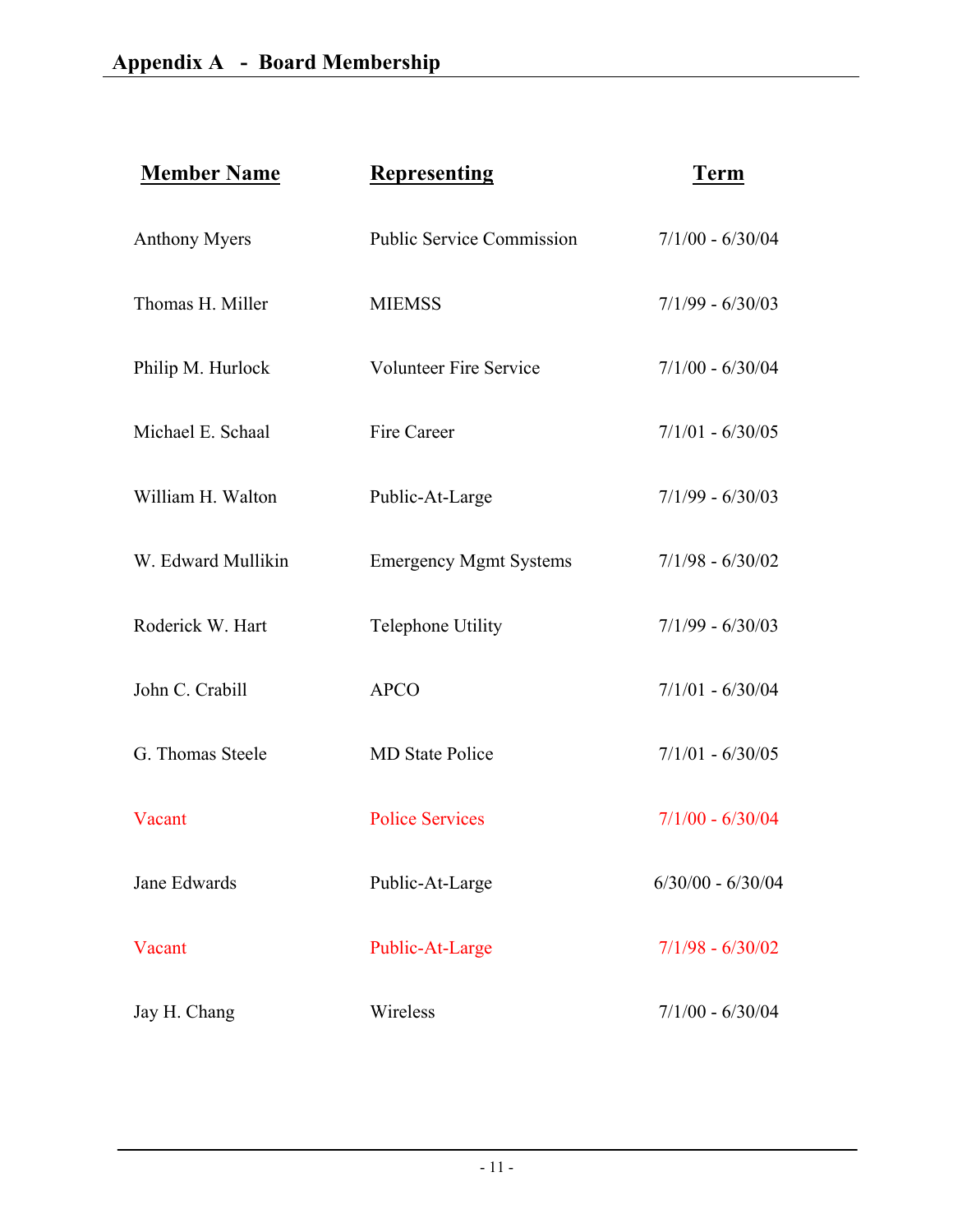The purpose of this listing is to advise all incumbent, local and wireless carriers providing, or planning to provide, telephone service in Maryland of the applicable County and State 9-1-1 fees (rates) currently in effect. If you have any questions or need additional information, please contact the Emergency Number Systems Board Coordinator at (410) 585-3015.

| County                  | <b>Wireline Fee</b>    | <b>Wireless Fee</b>        | <b>Effective</b> |  |
|-------------------------|------------------------|----------------------------|------------------|--|
|                         | County $+$ State       | $County +$<br><b>State</b> |                  |  |
| Allegany                | $50$ cents $+10$ cents | $50$ cents $+10$ cents     | 12/01/96         |  |
| Anne Arundel            | $50$ cents + 10 cents  | $50$ cents + 10 cents      | 1/01/96          |  |
| <b>Baltimore County</b> | $50$ cents + 10 cents  | $50$ cents + 10 cents      | 5/01/96          |  |
| <b>Baltimore City</b>   | $47$ cents + 10 cents  | $47$ cents + 10 cents      | 1/01/96          |  |
| Calvert                 | 40 cents $+10$ cents   | $40$ cents + 10 cents      | 1/01/96          |  |
| Caroline                | $50$ cents $+10$ cents | $50$ cents $+10$ cents     | 3/01/96          |  |
| Carroll                 | $50$ cents + 10 cents  | $50$ cents + 10 cents      | 3/01/96          |  |
| Cecil                   | $50$ cents + 10 cents  | $50$ cents $+10$ cents     | 8/01/96          |  |
| Charles                 | $50$ cents + 10 cents  | $50$ cents + 10 cents      | 3/01/96          |  |
| Dorchester              | $50$ cents + 10 cents  | $50$ cents $+10$ cents     | 6/01/96          |  |
| Frederick               | $50$ cents + 10 cents  | $50$ cents + 10 cents      | 4/01/96          |  |
| Garrett                 | $50$ cents $+10$ cents | $50$ cents $+10$ cents     | 2/01/97          |  |
| Harford                 | $50$ cents + 10 cents  | $50$ cents $+10$ cents     | 1/01/96          |  |
| Howard                  | $50$ cents + 10 cents  | $50$ cents + 10 cents      | 3/01/96          |  |
| Kent                    | $50$ cents $+10$ cents | $50$ cents + 10 cents      | 1/01/96          |  |
| Montgomery              | $50$ cents + 10 cents  | $50$ cents $+10$ cents     | 3/01/96          |  |
| Prince George's         | $50$ cents + 10 cents  | $50$ cents + 10 cents      | 5/01/96          |  |
| Queen Anne's            | $50$ cents $+10$ cents | $50$ cents + 10 cents      | 7/01/99          |  |
| St. Mary's              | $50$ cents + 10 cents  | $50$ cents $+10$ cents     | 5/29/01          |  |
| Somerset                | $50$ cents + 10 cents  | $50$ cents + 10 cents      | 3/01/96          |  |
| Talbot                  | $50$ cents + 10 cents  | $50$ cents $+10$ cents     | 1/01/96          |  |
| Washington              | $50$ cents $+10$ cents | $50$ cents $+10$ cents     | 1/01/97          |  |
| Wicomico                | $50$ cents + 10 cents  | $50$ cents $+10$ cents     | 1/01/96          |  |
| Worcester               | $50$ cents $+10$ cents | $50$ cents $+10$ cents     | 5/01/96          |  |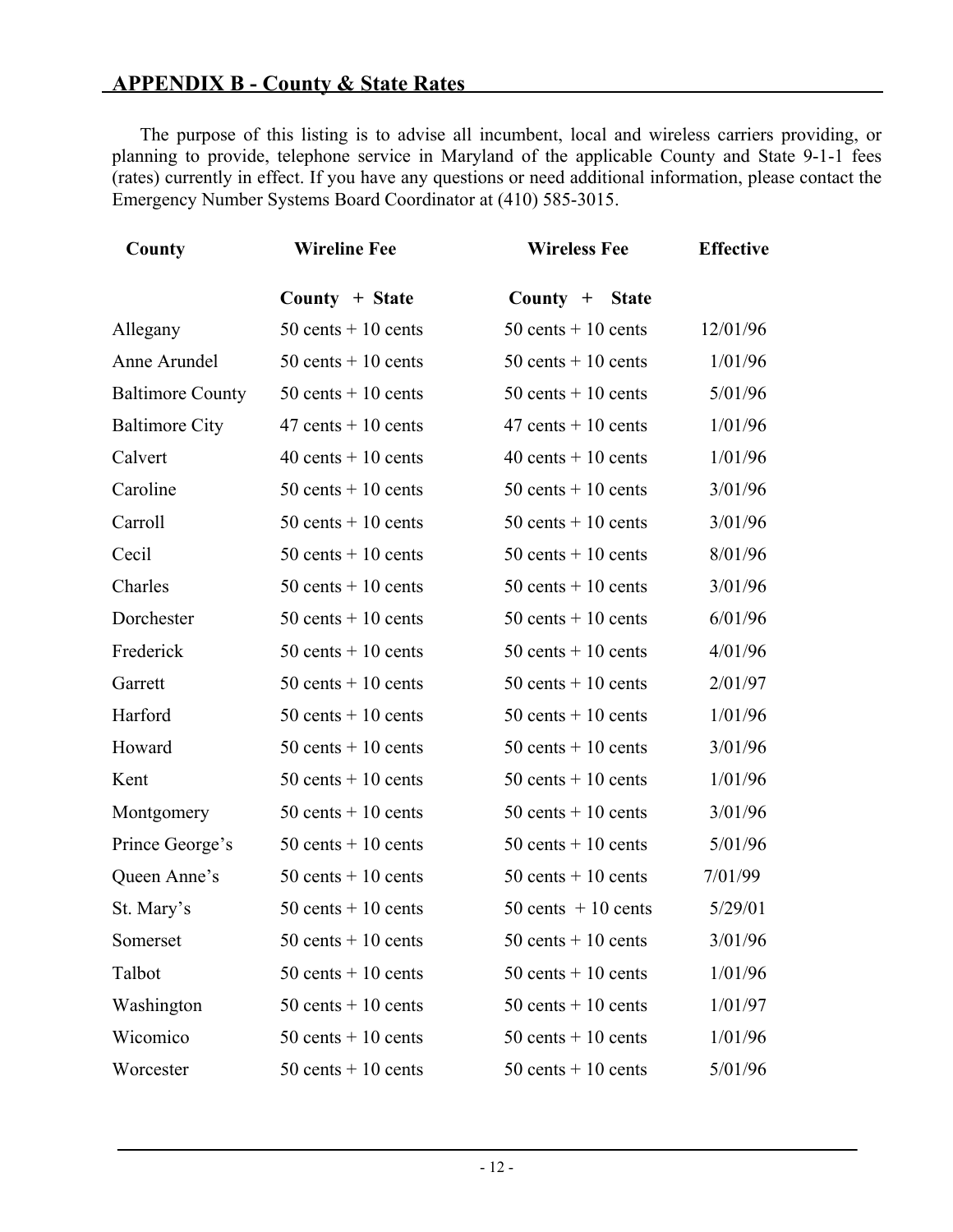# **Appendix C**

County 9-1-1 Fee Collections -- FY 2001 Jurisdiction Fee - set by county up to \$.50 Note: Figures represent collections from April 2000 - March 2001

| Allegany                                                           | \$     | 327,296.41    |
|--------------------------------------------------------------------|--------|---------------|
| Arundel                                                            | \$     | 2,411,992.81  |
| <b>Baltimore County</b>                                            | \$     | 3,774,529.97  |
| <b>Baltimore City</b>                                              | \$     | 2,894,491.68  |
| Calvert                                                            | \$     | 299,884.06    |
| Caroline                                                           | \$     | 146,497.73    |
| Carroll                                                            | \$     | 678,508.27    |
| Cecil                                                              | \$     | 345,100.09    |
| Charles                                                            | \$     | 547,784.59    |
| Dorchester                                                         | \$     | 165,572.78    |
| Frederick                                                          | \$     | 1,009,521.04  |
| Garrett                                                            | \$     | 158,077.58    |
| Harford                                                            | \$     | 1,005,242.69  |
| Howard                                                             | \$     | 1,303,296.01  |
| Kent                                                               | \$     | 140, 162.56   |
| Montgomery                                                         | \$     | 4,356,776.71  |
| Prince George's                                                    | \$     | 3,770,731.71  |
| Queen Anne's                                                       | \$     | 202,413.75    |
| St. Mary's                                                         | \$     | 230,465.83    |
| Somerset                                                           |        | 75,966.37     |
| Talbot                                                             | \$\$\$ | 201,614.26    |
| Washington                                                         |        | 642,458.01    |
| Wicomico                                                           |        | 402,022.06    |
| Worcester                                                          | \$     | 422,979.15    |
| Unspecified County (county not identified by vendor spread sheets) | \$     | 286,585.47    |
|                                                                    | \$     | 25,799,971.59 |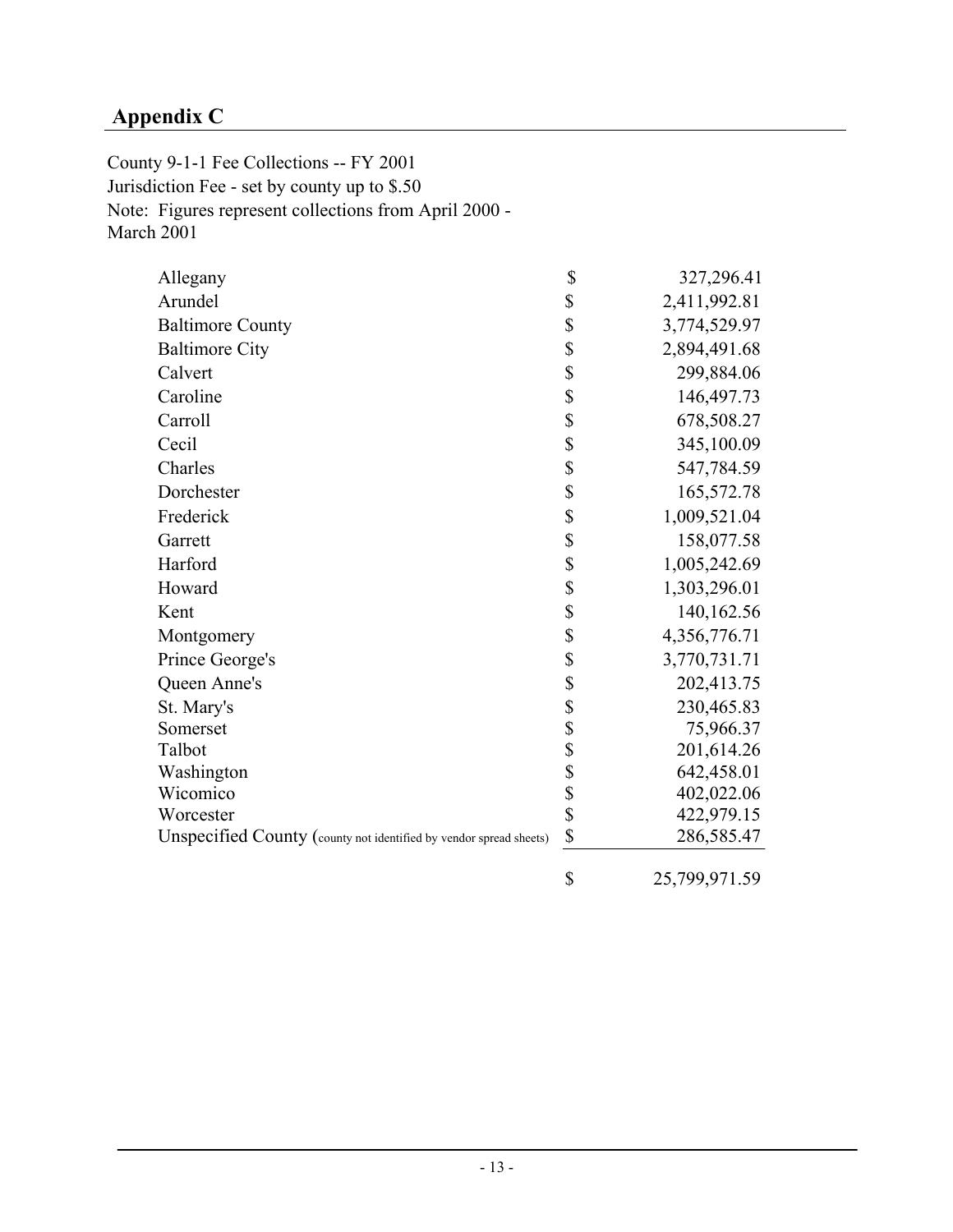# *Title 18.*

## **MISCELLANEOUS PROVISIONS**

## *Subtitle 1. 911 Emergency Telephone System.*

## *Art. 18-101. Legislative findings and declaration; purpose of Subtitle; definitions*

- (a) The General Assembly recognizes the paramount importance of the safety and well-being of the citizens of Maryland and further recognizes that when the lives or property of its citizens are in imminent danger, timely and appropriate assistance must be rendered.
- (b) Further, the General Assembly recognizes that such assistance is almost always summoned by telephone and that a multiplicity of emergency telephone numbers exist throughout the State and within any one county.
- (c) The General Assembly is concerned that avoidable delays in reaching appropriate emergency aid are occurring to the jeopardy of life and property.
- (d) The General Assembly acknowledges that the three digit number, 911, is a nationally recognize and applied telephone number which may be used to summon emergency aid and to eliminate delays caused by lack of familiarity with emergency numbers and by understandable confusion in circumstances of crisis.
- (e) It is the purpose of this subtitle to establish the three digit number, 911, as the primary emergency telephone number for the State of Maryland and to provide for the orderly installation, maintenance and operation of 911 systems within the State.
- (f) In this subtitle, the following words and terms have the meanings indicated:
	- (1) "**County**" means any of the 23 counties of Maryland and Baltimore City.
	- (2) "**Comptroller**" means the Comptroller of the State Treasury.
	- (3) "**Board**" means the Emergency Number Systems Board.
	- (4) "**Secretary**" means the Secretary of the State Department of Public Safety and Correctional Services.
	- (5) "**911 system**" means a telephone service which meets the planning guidelines established pursuant to § 18-103 of this subtitle, and which automatically connects a person dialing the digits 911 to an established public safety answering point. 911 system includes equipment for connecting and outswitching 911 calls within a telephone central office. Trunking facilities from the central office to a public safety answering point, and equipment to connect 911 calls to the appropriate public safety agency.
	- (6) "**enhanced 911**" means a 911 system that provides:
		- (i) Automatic number identification;
		- (ii) Automatic location identification; and
		- (iii) After July 1, 1995, other future technological advancements that the Board may require.
	- (7) "**Public safety answering point**" means a communications facility operated on a 24 hour basis which first receives 911 calls from persons in a 911 service area and which may, as appropriate, directly dispatch public safety services or extend, transfer, or relay 911 calls to appropriate public safety agencies.
	- (8) "**Public safety agency**" means a functional division of a public agency, which provides fire fighting, police, medical, or other emergency services or a private entity, which provides such services on a voluntary basis.
	- (9) "**County plan**" means a plan for a 911 system or enhanced 911 system or any amendment to the plan developed by a county or several counties together under the provisions of §18-103 and §18-104 of this subtitle.
	- (10) "**911 Trust Fund**" means the Fund established by § 18-105 of this subtitle.
	- (11) "**Multi-county**" means two or more counties, which are contiguous.
	- (12) "**911 fee**" means the fee imposed pursuant to § 18-105 (b) of this subtitle.
	- (13) "**Additional charge**" means the charge imposed by a county pursuant to § 18-105 (c) of this subtitle. (1979, ch. 730; 1980, ch. 625; 1983, chs. 67, 68, 1986, ch. 5, § 4; 1990, ch. 510.)
	- (14) (i)"**Wireless telephone service**" means public telephone services provided for two way voice or data communication which is transmitted independent of switched local exchange access telephone service and which may in part be transmitted via cable or wire as part of a larger telephone or cable system.
		- (ii) "**Wireless telephone service**" includes: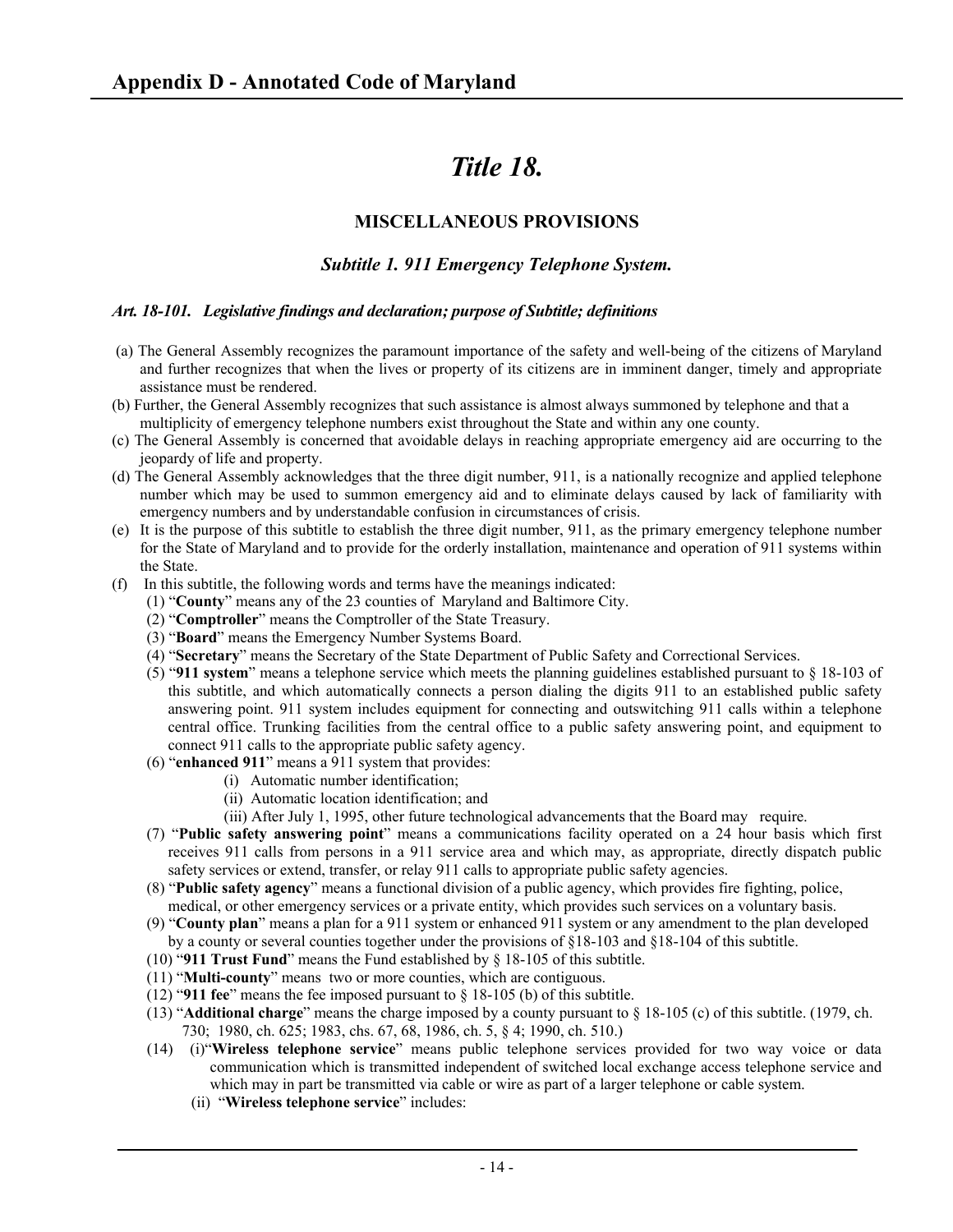- 1. Cellular telephone service (cellular);
- 2. Personal communication service (PCS); and
- 3. Specialized mobile radio (SMR).
- (iii) "**Wireless telephone service**" does not include any service that cannot connect a person dialing the digits 9-1-1 to an established public safety answering point under the 9-1-1 system.
- (15) "**911-accessible service**" means any telephone or other communications service that connects a person dialing the digits 911 to an established public safety answering point under the 911 system.
- (16) (i) "**911 service carrier**" means any provider of a wireless telephone service or other 911-accessible service.
	- (ii) "**911 service carrier**" does not include a telephone company. (1995, ch. 158.)

 Amendment effective January 1, l996. –Chapter 158. Acts 1995, effective Jan. 1,1996 adds (f) (14), (15) and (16). Editors note.—Section 2, ch. 158 Acts 1995, provides that "to the extent possible under other laws, the Comptroller and any other agency responsible for the collection, administration, or distribution of revenues from the 911 fee and additional charge under the provisions of this Act shall retain as confidential any information regarding the 911 service carriers and their remittance of revenues under the provisions of this Act. Recording of calls to 911 emergency telephone system are public records and subject to disclosure under the Public Information Act except for medical or psychological information about an individual, for recordings of calls for police assistance where disclosure would be contrary public interest and where a court order prevents disclosure. 71 Op. Att'y Gen 28& (1986)

#### *§ 18-102. Systems required in all counties.*

- (a) **In general**.On or before July 1, 1995 all counties shall have in operation an enhanced 911 system.
- (b) **Multi-county system***.* This system may operate as part of a multi county system if that implementation is preceded by cooperative planning.
- (c) **Service available through system.** Service available through a 911 system shall include police, fire fighting, and emergency ambulance services. Other emergency and civil defense services may be incorporated into the 911 system at the discretion of the county or counties being served by the system.
- (d) **Secondary backup number***; separate number for non-emergency calls.* -The digits 911 shall be the primary emergency telephone number within the system, but a public safety agency whose services are available on the 911 system may maintain a separate secondary backup number for emergency calls and shall maintain a separate number for none-emergency telephone calls.
- (e) **Educational information***.* Any educational information relating to emergency services made available by the State or a county shall designate the number 911 as the primary emergency number. The information also may include a separate secondary backup number for emergency calls.

#### *§18-103. Emergency Number Systems Board; withholding of county funds for violations.*

- (a) **Creation.**There is an Emergency Number Systems Board in the Department of Public Safety and Correctional Services.
- (b) **Composition.** The Board has 11 members appointed by the Governor with the advice and consent of the Senate. The members of the Board serve for terms of 4 years each and are as follows:
	- (1) One member representing a telephone utility company operating in Maryland;
	- (2) One member representing the Maryland Institute for Emergency Medical Services;
	- (3) One member representing the Department of State Police;
	- (4) One member representing the Maryland Public Service Commission;
	- (5) One member representing the Association of Public Safety Communications Officers;
	- (6) Two members representing the county fire services in Maryland; one shall represent the career fire services and one shall represent the volunteer fire services;
	- (7) One member representing police services in Maryland;
	- (8) One member representing emergency management services, and
	- (9) Three members representing the public at large.
- (c) **Chairperson.** The Governor shall appoint a chairperson from among its membership.
- (d) **Staff; coordinator** The Secretary shall provide staff services to the Emergency Number Systems Board, which shall include a coordinator position which is responsible for the daily operation of the office of the Board. The position of the coordinator shall be funded from the 911 Trust Fund.
	- NOTE: Senate Bill 117 introduced and passed in the 1996 Session of the General Assembly increased the membership by adding ONE MEMBER REPRESENTING THE WIRELESS TELEPHONE INDUSTRY IN MARYLAND and increasing members representing the public at large to THREE. EFFECTIVE DATE: October 1, 1996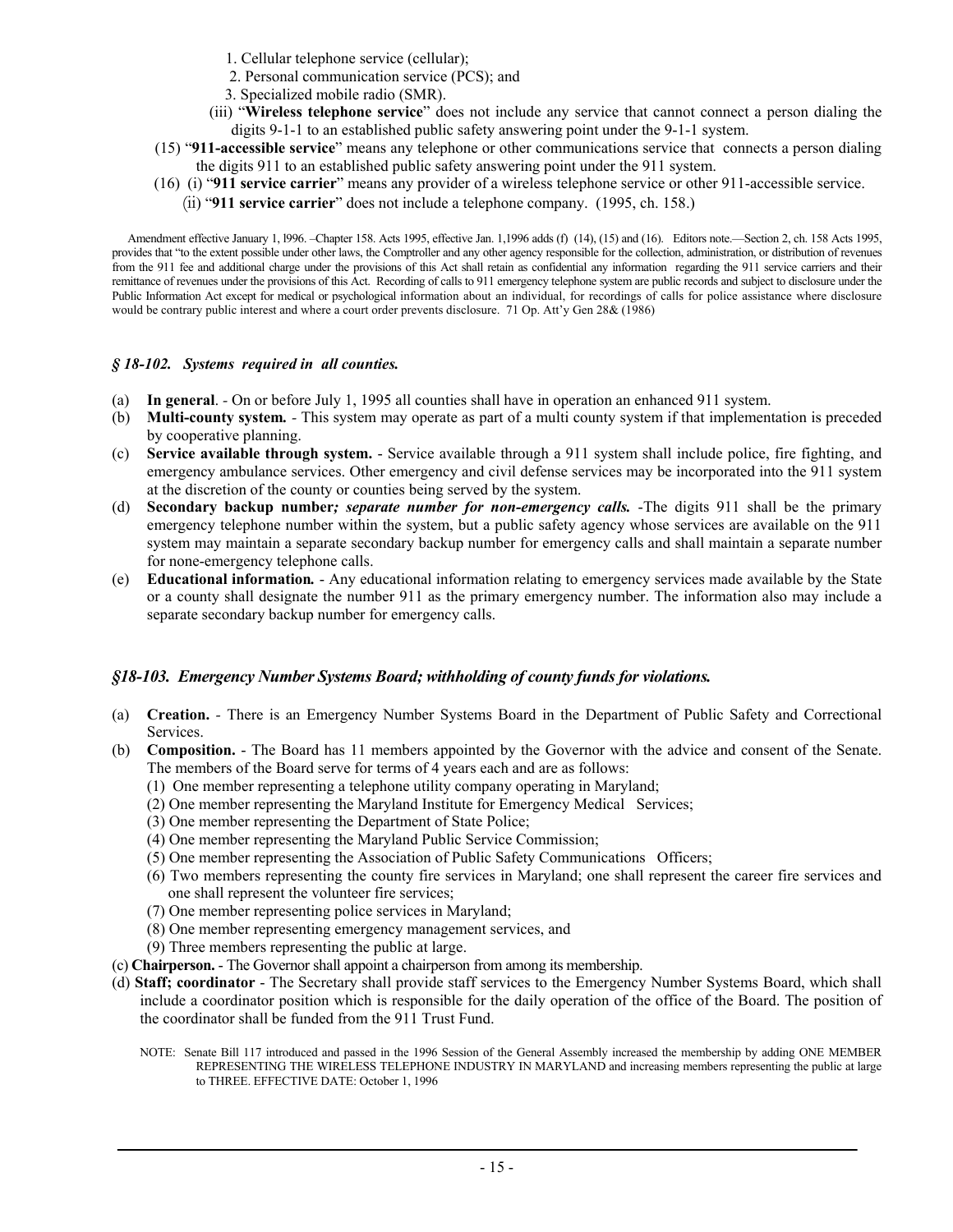(e) **Compensation and expenses***.* - The Board shall serve without compensation except that members may be reimbursed for travel expenses incurred for Board meetings under the Standard State Travel Regulations.

#### (f) **Terms; vacancies***.*

- (1) The terms of the members are staggered as required by the terms provided for members of the Board on July 1, 1983*.* At the end of a term, a member continues to serve until a successor is appointed.
- (2) In the event that a vacancy on the Board occurs after a term has begun, the Governor shall appoint a successor representing the organization or group where the vacancy occurs who serves for the rest of the term and until a successor is appointed.
- (g) **Meetings***.* Meetings of the Board shall be convened as necessary, but not less than once a quarter.
- (h) **Duties generally***.* The Board shall coordinate the enhancement of county 911 systems. The following responsibilities shall be included in this coordination role:
	- (1)To establish planning guidelines for enhanced 911 system plans in accordance with §18-104. The guidelines shall be based upon available technology and equipment and maybe based upon other factors such as population and area served by 911 "systems as determined by the Board to be appropriate;
	- (2) To establish procedures to review and approve or disapprove county or multi-county plans and to evaluate requests for variations from the established guidelines.
	- (3) To establish criteria for the request for reimbursement of the costs of enhancing a 911 system by any county or counties in which a 911 system is in operation and for he procedures to review and approve or disapprove the request;
	- (4) To transmit the planning guidelines and the procedures established in accordance with this section. and any amendments to those guidelines and procedures, to he county executive and the county council or to the president of the board of county commissioners in each county;
	- (5) To present annually to the Secretary a schedule for implementing the enhancement of county or multi-county 911 systems and an estimate of funding requirements based upon the approved county plans;
	- (6) To review and approve or disapprove requests for reimbursement of the costs of enhancing 911 systems and to present to the Secretary annual a schedule for reimbursement and an estimate of funding requirements:
	- (7) To review the enhancement of 91-1 systems;
	- (8) To audit county expenditures for the operation and maintenance of 911 systems;
	- (9) To ensure inspections of public safety answering points;
	- (10) To review and approve or disapprove requests from counties with operational enhanced 911 systems to be exempted from counties with operational enhanced 911 systems to be exempted from the expenditure limitations under the provision of 18-108 (d) of this subtitle; and
	- (11) To authorize expenditures from the 911 Trust Fund that:
		- (i) Involve enhancements that:
			- 1. Are required by the Board:
			- 2. Will be provided to a county by a third party contractor; and
			- 3. Will incur costs that the Board has approved prior to the formation of a contract between the county and the contractor; and
		- (ii) Are approved by the Board for payment:
			- 1. From proceeds collected in accordance with the provisions of §18-105 (b) of this subtitle; and
			- 2. Directly to a third party contractor on behalf of a county.

## (i) **Withholding funds for violations.** –

- (1) The Board may instruct the Comptroller to withhold funds provided to a county for 911 system expenditures for any violation of:
	- (i) The provisions of this subtitle; or
	- (ii) A regulation of the Board.
- (2)(i) The Board shall state publicly in, writing Its reason for withholding the funds of a county and enter its reason in the minutes book of the Board.
	- (ii) Upon reaching its decision, the Board shall notify the county.
		- (iii) The county shall have 30 days from the date of notification to respond in writing to the Board.
- (3)(i) Upon notification by the Board, the Comptroller shall hold county funds for county in that county's account within the 911 Trust Fund.
	- (ii) 1. Funds held by the comptroller under the provisions of subparagraph (i) of this paragraph shall not accrue interest for a county.
		- 2. Interest income earned on funds held by the Comptroller shall accrue to the 911 Trust Fund.
- (4) County funds withheld by the Comptroller shall be held until the Board directs the Comptroller to release the funds.
- (j) **Annual reports.** The Board shall submit an annual report to the Governor, the Secretary, and. subject to § 2-1312 of the State Government Article, the Legislative Policy Committee. The report shall set forth the following information for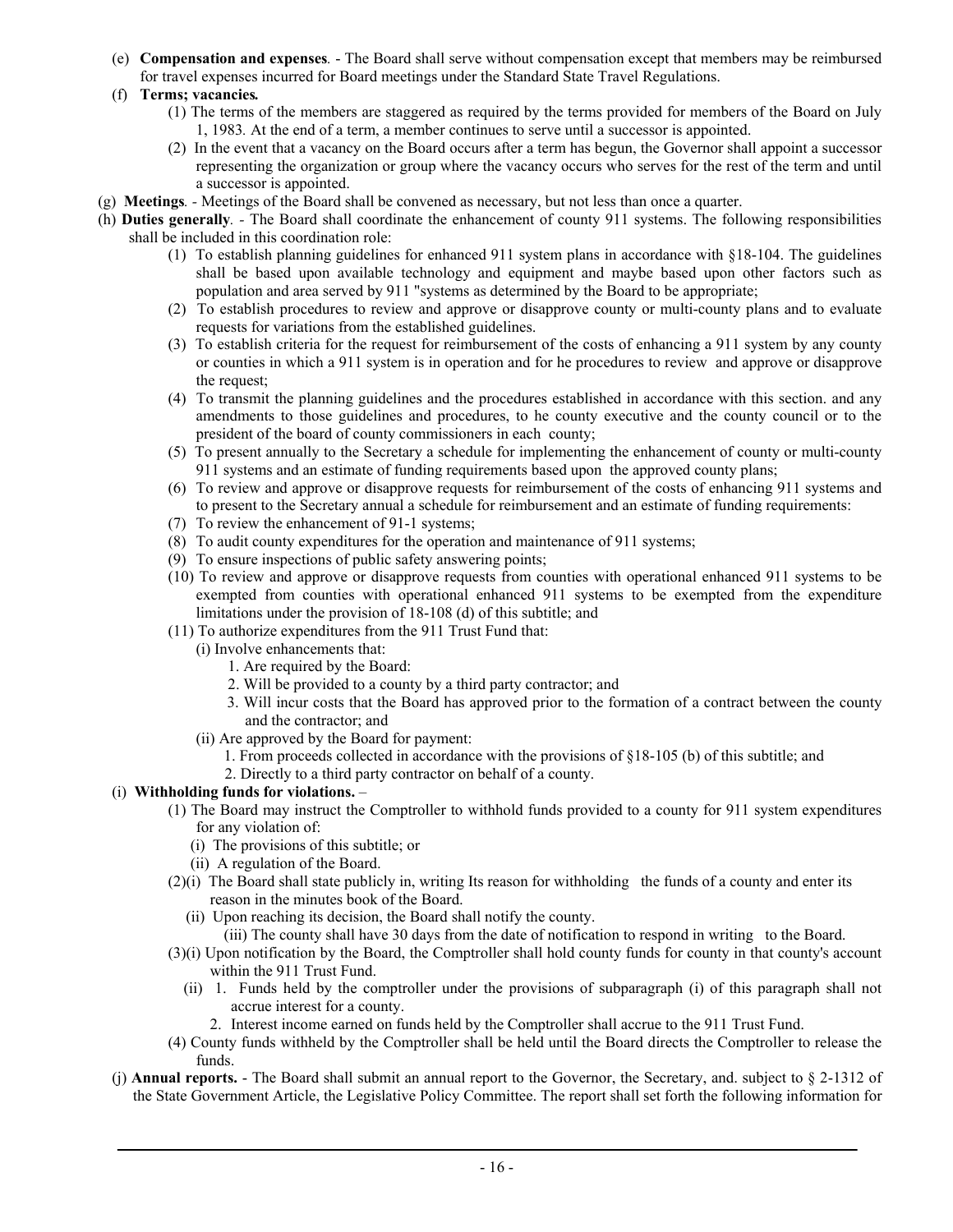each county:

- (1) The type of 911 system currently operating;
- (2) The total State and county fee charged:
- (3) The funding formula in effect;
- (4) Any statutory or regulatory violation by a county and the response of the Board;
- (5) Efforts to establish an enhanced 911 system: and
- (6) Any suggested changes to this subtitle. (1979. ch. 730.' 1983. chs. 67, 68:1986, ch. 5, § 4; 1990. ch. 510: 1991, ch. 55, §§ 1.6; 1992, ch. 500; 1994, ch.165, § 3; ch. 166, § 3: 1995, ch. 3, § 2.)

#### **Effect of amendments.**

The 1995 amendment, approved Mar. 7, 1995, and effective from date of enactment, substitute "Department of State Police" for "Maryland State Police" in (b) (3).

Editors note—Section 3, chs. 165 and 166, Acts 1994, provides that "(a) The publishers of the Annotated code of Maryland, subject to the approval of the Department of Legislative Reference, shall propose the correction of any agency names and titles throughout the Code that are rendered incorrect by this Act. b)The Department of Legislative Reference, in conjunction with the publishers of the Annotated Code of Maryland, shall revise the Code to conform it to the transfer of the Maryland State Police to the Department of Maryland State Police under this Act, and this statutory revision shall be ratified by passage the Annual Corrective Bill of 1995 ; Pursuant to 3 of chs. 165 and 166, appropriate change have been made in (b)(3).

## *§ 18-104. 911 system plan.*

- (a) **Submission of plan; contents.**Any county or any several counties together which seek reimbursement for the enhancement of a 911 system shall submit to the Board a 911 system plan for that county or multi-county area. The county or the several counties shall submit plans for enhancement of a 911 system on or before July 1, 1993. The plan shall conform to the planning guidelines set by the Board and shall be designed to meet the requirements of those public safety agencies whose services are available through the 911 system. The plan shall include:
	- (1) The type of equipment to be used in enhancing the 911 system, including associated costs;
	- (2) The personnel necessary to operate and maintain the enhanced 911 system;
	- (3) The timetable for implementing the enhanced 911 system; and
	- (4) Any other information required by the Board.
- (b) **Report by county not submitting plan.** Those counties which do not seek reimbursement for the cost of enhancing a 911 system shall submit a report to the Board by July 1, 1995 containing the same information required in the county plans described in subsection (a) of this section.
- (c) **Exemption.** Those counties which are certified by the Board as having an operational enhanced 911 system in place by January 1, 1991 are exempt From the reporting requirements under this section. (1979, ch. 730; 1982, ch. 210; 1983, chs. 67, 68; 1986, ch. 5, **§** 4; 1990, ch. 510.)

## *Art. 41 § 18-105. 911 Trust Fund. Executive Department*

- (a) **Established**; *purpose*. (1) There is a 911 Trust Fund created for the purpose of
	- (i) Reimbursing the counties for enhancements to a 911 system; and
	- (ii) Paying contractors in accordance with the provisions of **§** 18-103 (h) (11) of this subtitle.
	- (2) Moneys in the 911 Trust Fund shall be held in the State Treasury.
- (b) **911 fee.**  (1) For purposes of this subtitle*,* there is a 911 fee to be paid by the subscribers to switched local exchange access service, wireless telephone service, or other 911-accessiole service. The 911 fee is 10 cents per month payable at the time when the bills for telephone service are due.
	- (2) The Public Service Commission shall direct the telephone companies to add the 911 fee to all current bills rendered for switched local exchange access service in the State. The telephone companies shall act as collection agents for the 911 Trust Fund with respect to the fee, and shall remit all proceeds to the Comptroller on a monthly basis. The telephone companies shall be entitled to credit against the proceeds of the 911 fee to be remitted an amount equal to  $1^{1/2}$  percent of the 911 fee to cover the expenses of billing, collecting, and remitting the 911 fee and any additional charges. The Comptroller shall deposit the funds in the 911 Trust Fund.
	- (3) The 911 service carriers shall add the 911 fee to all current bills rendered for wireless telephone service or other 911-accessible service in the State. The 911 service carriers shall act as collection agents for the 911 Trust Fund with respect to the fee and shall remit all proceeds to the Comptroller on a monthly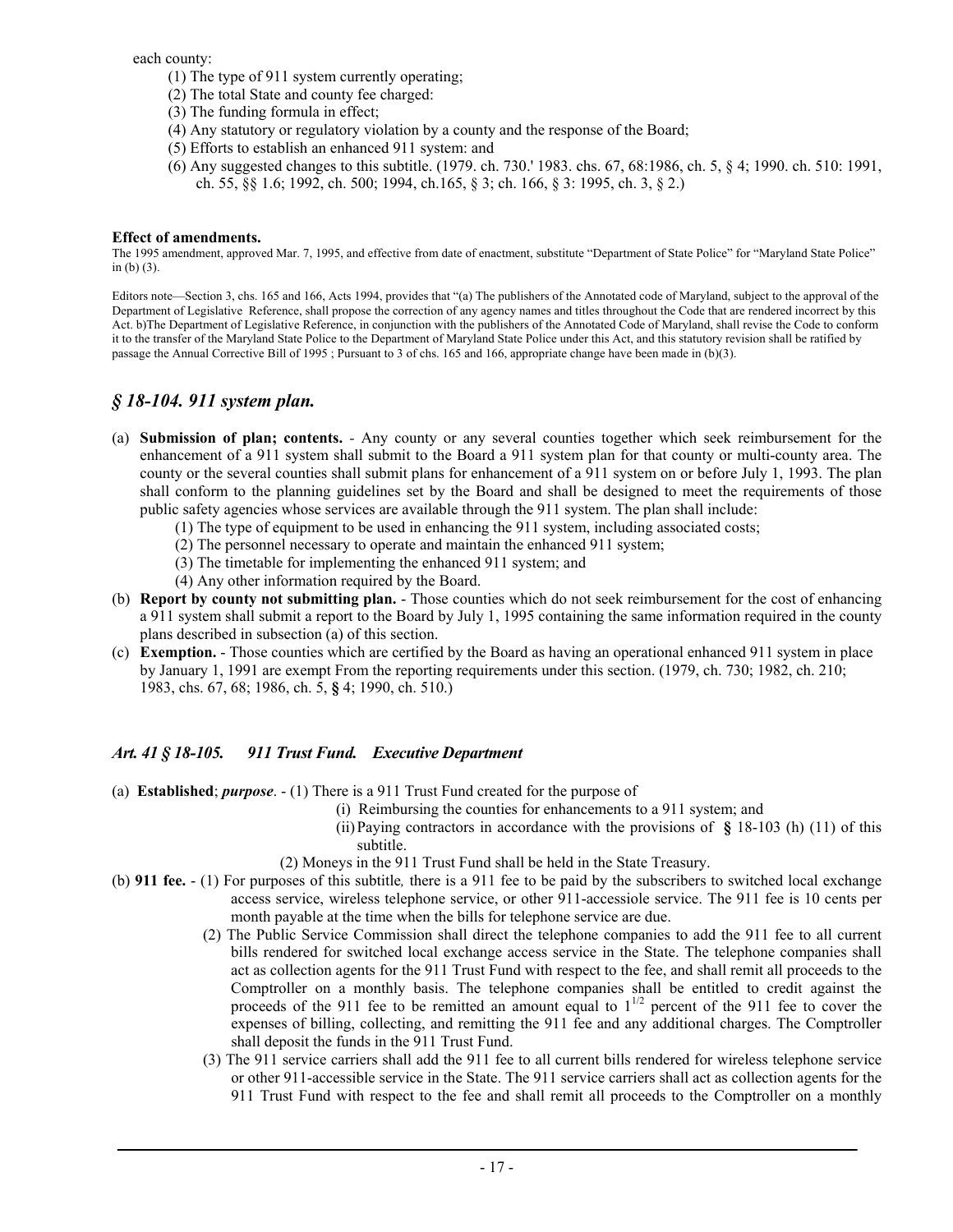basis. The 911 service carriers shall be entitled to credit against the proceeds of the 911 fee to be remitted an amount equal to  $1^{1/2}$  percent of the 911 fee to cover the expenses of billing; collecting, and remitting the 911 fee and any additional charges. The Comptroller shall deposit the funds in the 911 Trust Fund.

- (4) Notwithstanding the provisions of paragraph (3) of this subsection, for calendar years 1996, 1997, and 1998 only, a 911 service carrier other than a telephone company shall be entitled to credit against the proceeds of the 911 fee to be remitted an amount equal to 2 1/2 percent of the 911 fee to cover the expenses of billing, collecting, and remitting the 911 fee and any additional charges.
- (c) **Charge in addition to 911 fee.** (1) In addition to the 911 fee imposed by subsection (b) of this section, the governing body of each county may by ordinance or resolution after public hearing enact or adopt an additional charge not to exceed 50 cents per month to be applied to all current bills rendered for switched local exchange access service, wireless telephone service, or other 911-accessible service within that county. The amount of the additional charge may not exceed a level necessary to cover the total amount of eligible operation and maintenance costs of the county.
	- (2) The additional charge shall continue in effect until repealed or modified by a subsequent ordinance or resolution.
	- (3)(i) Upon adopting, repealing, or modifying an additional charge, the county shall certify the amount of the additional charge to the Public Service Commission which on 60 days' notice shall direct the telephone companies to add the full amount of the additional charge to all current bills rendered for switched local exchange access service in each county which imposed that additional charge.
		- (ii)Within 60 days of the enactment of a county ordinance or resolution that adopts, repeals. or modifies an additional charge, all 911 service carriers providing service within that county shall add the full amount of the additional charge to all current bills rendered for wireless telephone service or other 911-accessible service in each county that imposed that additional charge.
	- (4) The telephone companies and 911 service carriers shall act as collection agents for the 911 Trust Fund with respect to the additional charges imposed by each county. Revenues from the additional charge shall be collected by the telephone companies and 911 service carriers on a county basis and remitted monthly to the Comptroller for deposit to the 911 Trust Fund account maintained for the county which imposed the additional charge.
- (d) **Fee not applicable to intermediate service line.** Notwithstanding any other provision of this subtitle, the 911 fee authorized under this subtitle does not apply to an intermediate service line used exclusively to connect a wireless telephone service or other 911-accessible service other than a switched local access service to another telephone system or switching device.
- (e) **Administration of Fund; separate accounts; investment income.** The Secretary shall administer the 911 Trust Fund subject to the provisions for financial management and budgeting established by the Department of Budget and Fiscal Planning. The Secretary shall cause the Comptroller to establish separate accounts for the payment of administrative expenses and for each county within the 911 Trust Fund. The income derived from investment of money in the Fund shall accrue to the Fund and the Comptroller shall allocate investment income among the accounts in the Fund prorated on the basis of the total fees collected in each county.
- (f) **Disbursements.** The Comptroller shall disburse the moneys in the 911 Trust Fund as provided in this subsection, subject to the limitations under §18-103 (i) of this subtitle.
	- (1) Each July 1, the Comptroller shall allocate sufficient revenues from the 911 fee to pay the costs of administering the 911 Trust Fund as provided by law.
	- (2) As directed by the Secretary and as provided in the State budget, the Comptroller shall pay from the appropriate account the costs or:
		- (i) Reimbursing the costs of enhancing a 911 system by a county or several counties; and
		- (ii) Paying contractors in accordance with the provisions of  $\S 18-103$  (h) (11) of this subtitle.
	- (3) If a 911 system is in operation in a county, the Comptroller shall pay to that county from the account of that county the amount of moneys requested by the county and as provided in the State budget to pay for the costs of maintaining and operating the 911 system. The Comptroller shall pay the moneys for maintaining and operating 911 systems on September 30, December 31, March 31, and June 30 of each year.
- (g) **Post-audits.** The Legislative Auditor shall conduct post audits of a fiscal and compliance nature of the 911 Trust Fund and of the appropriations and expenditures made for purposes of this subtitle. The cost of the fiscal portion of the post-audit examination shall be paid from the 911 Trust Fund as an administrative cost.(1995, ch. 158.)

## *§ 18-106. Tariffs for service by Public Service Company.*

(a) Nothing in this subtitle requires a public service company to provide any equipment or service other than pursuant to tariffs approved by the Maryland Public Service Commission. Furthermore, the furnishing of services, the rates, and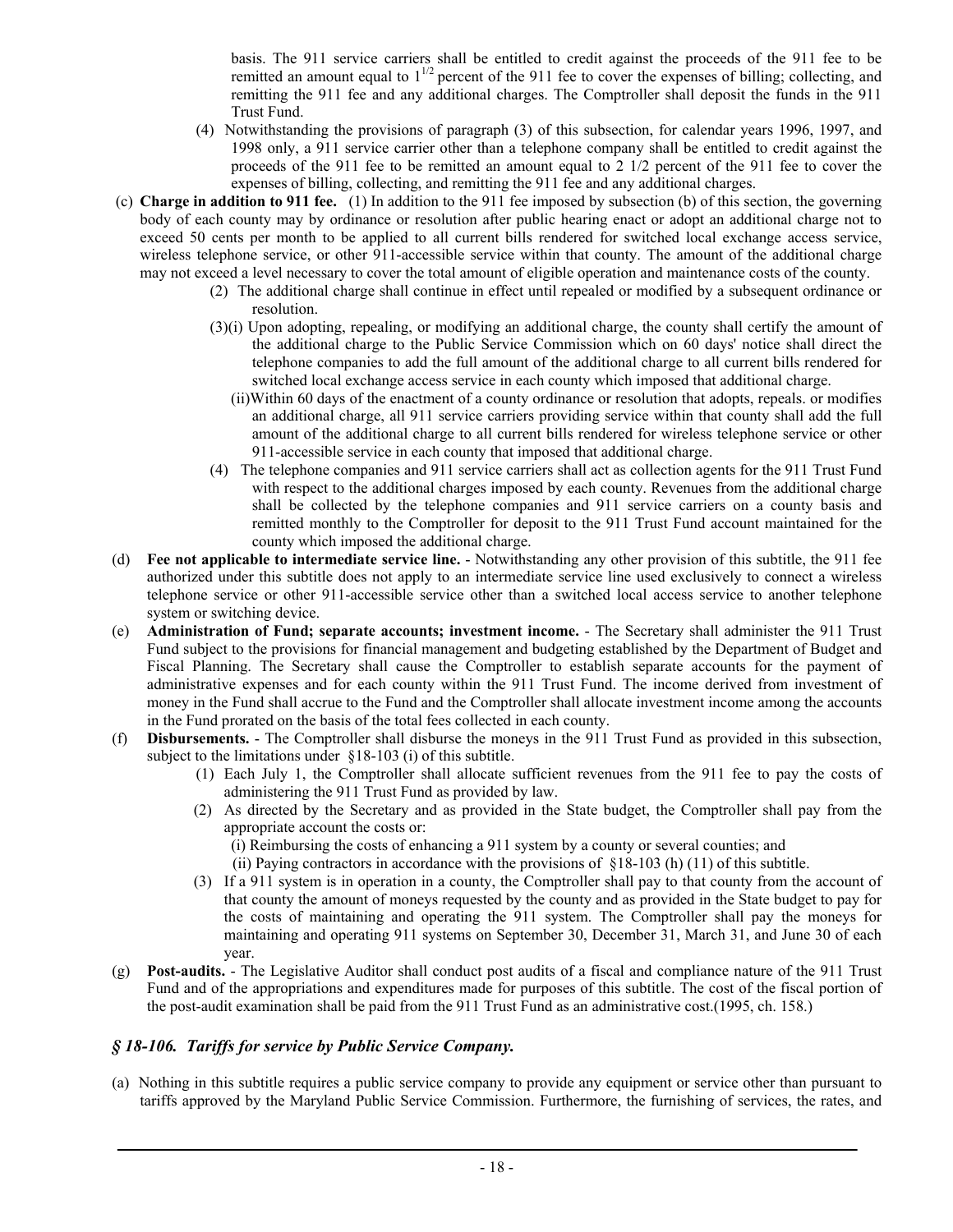the extent of any liabilities of a public service company shall be governed by those tariffs approved by the Maryland Public Service Commission.

(b) Nothing in this subtitle requires a 911service carrier to provide any equipment or service other than the equivalent of that required of telephone companies under subsection (a) of this section. Furthermore, nothing in this subtitle shall be interpreted to extend any liability to a 911 carrier. (1995, ch. 158.)

Amendment effective January 1, 1996**. --**The 1995 amendment. effective Jan. 1, 1996, adds (b)

**Editor's note**. - Section 2, ch. 158, Acts 1995, provides that "to the extent possible under other laws, the Comptroller and any other agency responsible for the collection, and administration or distribution of revenues from the 911 fee and additional charge under the provisions of this Act shall retain as confidential any information regarding the 911 service carriers and their remittance of revenues under the provisions of this Act

#### *§ 18-107. Funds to be placed in budget; maximum amount to one subdivision.*

- a) **Amounts sufficient to carry out subtitle's purposes**. As recommended by the Board, each year the Secretary shall request an appropriation from the 911 Trust Fund in an amount which is sufficient to carry out the purposes of this subtitle, including administrative costs chargeable to the 911 Trust Fund.
- (b) **Amounts sufficient to reimburse counties operating system.** Upon the recommendation of the Board, each year the Secretary shall request an appropriation from the 911 Trust Fund in an amount which is sufficient to provide reimbursement for enhancement costs to those counties which are operating a 911 system.
	- (1) Reimbursement shall be made only to the extent that county funds were used to enhance the 911 system.
	- (2) Reimbursement for the enhancement of 911 systems shall include the installation of equipment for a 911 system as described in §18-101 (f) (6) of this subtitle.
	- (3) Reimbursement from revenues collected from the 911 fee established under §18-105 (b) shall be used only for 911 system enhancements approved by the Board.
- (c) **Limitation on amount of maintenance and operating costs.** The amount of maintenance and operating costs is subject to the limitation stated in this section and §18-108 of this subtitle.
- (d) **Allocation of moneys in 911 Trust Fund.** The Secretary shall cause the Comptroller to allocate the balance of the funds in the 911 Trust Fund as of July 1, 1983 into the appropriate account established for each county within the 911 Trust Fund as follows:
	- (1) For each county with a population of less than 100,000 persons -- \$50,000 minus the amounts previously disbursed to the county under this section;
	- (2) For each county with a population of 100,000 or more persons but less than 250,000 persons -- \$250,000 minus the amounts previously disbursed to the county under this section; and
	- (3) For each county with a population of 250,000 or more persons -- \$800,000 minus the amounts previously disbursed to the county under this section.
- (e) **Same-- Limit on amount disbursed. --** The amount of money disbursed to any county from the 911 fee that was collected from July 1, 1980 through June 30, 1983 may not exceed the amount allocated from this fee to that county's account established within the 911 Trust Fund.
- (f) **Use of funds subsequently accruing to 911 Trust Fund.**Funds accruing to the 911 Trust Fund after January 1, 1991 may be used in the following manner:
	- (1) Revenues collected from the 911 fee may be used to:
		- (i) Reimburse the counties for the cost of 911 system enhancements occurring after January 1, 1991; and
		- (ii) Pay contractors in accordance with the provisions of  $\S$  18-103(h) (11) of this subtitle.
	- (2) Revenues collected from the additional charge may be used by the counties for the cost of operating and maintaining a 911 system, subject to the limitations under § 18-108 of this subtitle. (1979, ch. 730; 1983, chs. 67, 68; 1984, ch. 255; 1986, ch. 5, § 4; 1990, ch. 510; 1991, ch. 324; 1992, ch. 500.)

**Effect of amendments.** - The 1992 (1) (i) inserted (f) (1) (ii); and made stylistic amendment, effective Oct. 1, 1992, divided former (f) (1) into introductory language and (f) (1) (ii); and made a stylistic change.

#### *§ 18-108. Expenditures for maintenance and operation of 911 systems.*

 (a) **Annual audit.**The Board shall provide for an audit of each county's expenditures for the maintenance and operation of 911 systems.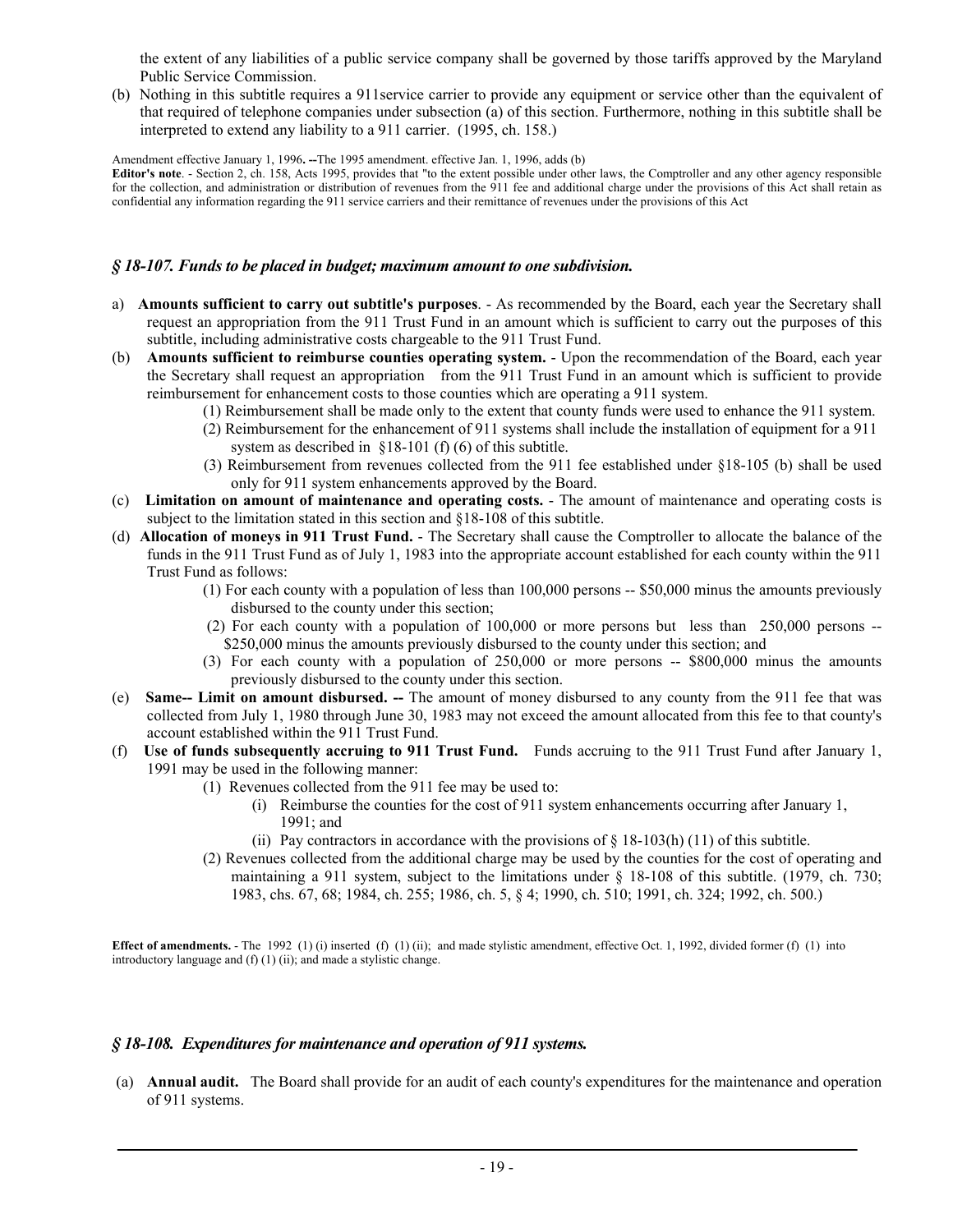- (b) **Items included in maintenance and operation costs.** Maintenance and operation costs may include telephone company charges, equipment costs or equipment lease charges, repairs, utilities, personnel costs, and appropriate carryover costs from previous years.
- (c) **Expenditures authorized.**During each county's fiscal year, the county may expend the amounts distributed to it from 911 fee collections for the installation, enhancement, maintenance, and operation of a county or a multi-county 911 system.
- (d) **Limitations on expenditures.** For those counties without an operational enhanced 911 system, the Board shall adopt procedures to assure that:
	- (1) The moneys collected from the additional charge and distributed to the counties are expended in the following proportions during each county's fiscal year:
		- (i) For a 911 system in a county or a multi-county area with a population of 100,000 persons or less, a maximum of 85 percent for personnel costs;
		- (ii) For a 911 system in a county or multi-county area with a population in excess of 100,000 persons, a maximum of 70 percent for personnel costs;
	- (2) The total amount collected from the 911 fee and the additional charge shall be expended only for the installation, enhancement, maintenance, and operation of a county or multi-county system.
- (e) **Exemption***.* If a county has an operational enhanced 911 system, it shall be exempt from the provisions of subsection (d) (1) of this section, subject to the annual approval of the board under  $§18-103$  of this subtitle. (1983, ch. 67, 68, 1986, ch 5, §4; 1990, ch. 510.) In the 1996 Session of the Maryland General Assembly, Senate Bill 365 passed and was signed May 14, 1996. The bill amended Section 18-106 by adding the following as (C):
	- (c) A cellular telephone company or personal communication company that pays or collects 911 fees under § 18- 105 of this subtitle shall have the same immunity from liability for transmission failures as that approved by the Public Service Commission for local exchange telephone companies that are subject to the regulations of the Commission under Article 78 of the Code.

*This Act shall take effect October 1, 1996.*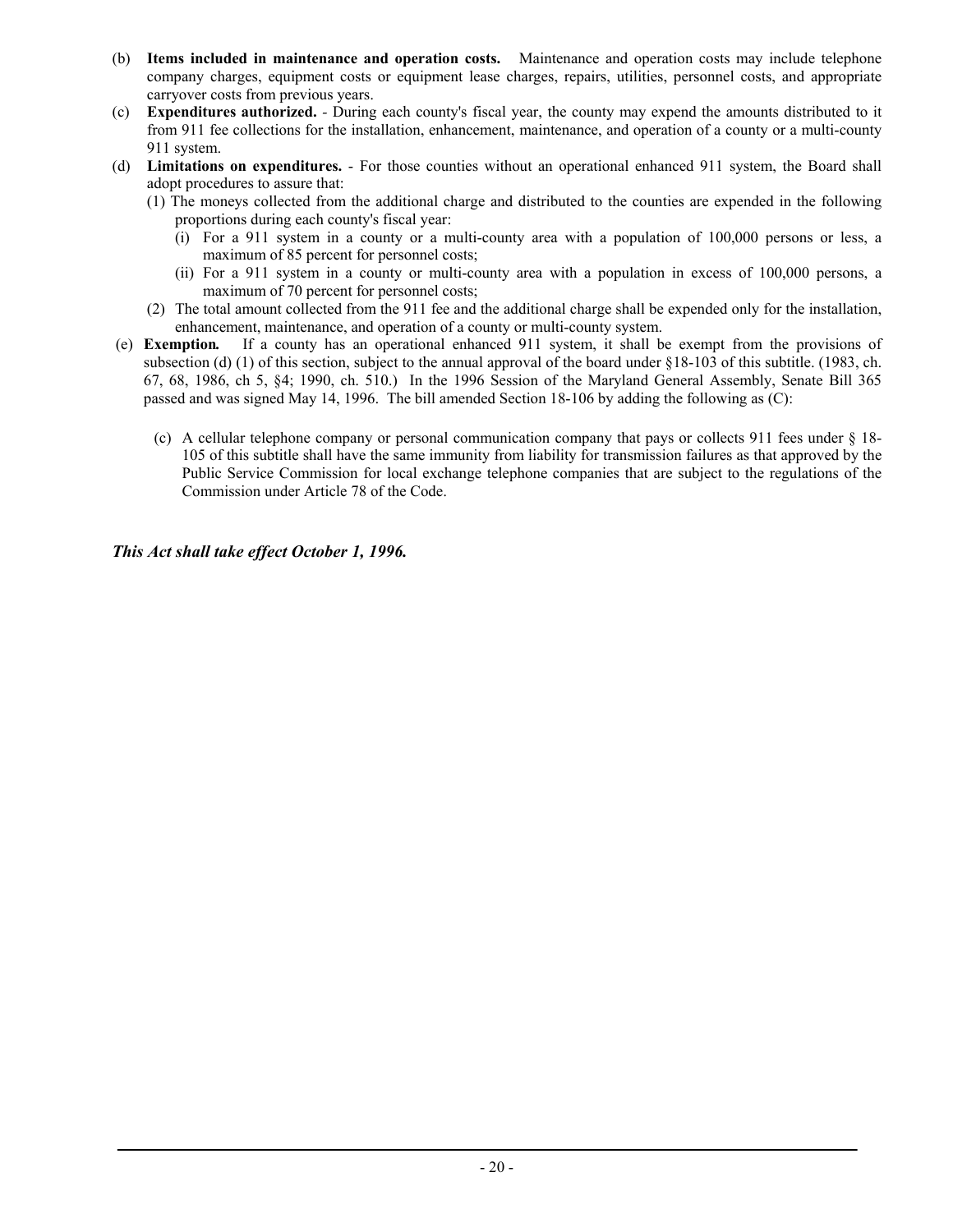# **Appendix E - COMAR**

Title 12 DEPARTMENT OF PUBLIC SAFETY AND CORRECTIONAL SERVICES Subtitle 11 OFFICE OF THE SECRETARY Chapter 03 9-1-1 Emergency Telephone System Authority: Article 41, 18-101-----18-108, Annotated Code of Maryland

12.11.03.01

## **.01 Emergency Number Systems Board.**

The Emergency Number Systems Board shall coordinate the implementation of county or multicounty 9-1-1 systems.

12.11.03.02

## **.02 Definitions.**

A. In this chapter, the following terms have the meanings indicated.

B. Terms Defined.

- (1) "Board" means the Emergency Number Systems Board.
- (2) 9-1-1 System.
	- (a) "9-1-1 system" means a telephone service that meets the planning guidelines under Article 41, §18- 103, Annotated Code of Maryland, and automatically connects an individual dialing the digits 9-1-1 to a public safety answering point.
	- (b) "9-1-1 system" includes:
		- (i) Equipment for connecting and out-switching a 9-1-1 telephone call within a telephone central office;
		- (ii) Trunking facilities from the central office to a public safety answering point; and
		- (iii) Equipment to connect a 9-1-1 telephone call to the appropriate agency.
	- (c) "9-1-1 system" may include a 3-1-1 system.
- (3) "3-1-1 system" means a non-emergency telephone number, that is part of a 9-1-1 system, used to reduce 9-1-1 system congestion by diverting non-emergency telephone calls from the emergency telephone lines.

#### 12.11.03.03

## **.03 Quorum and Voting of the Board.**

Seven members of the Board constitute a quorum for acting upon matters before the Board. The vote of a majority of those present at a meeting is required for action to be taken by the Board.

#### 12.11.03.04

## **.04 Implementation by County or Multicounty Area.**

A county or multicounty area shall implement an enhanced 9-1-1 system containing the following elements:

- A. Establishment of the emergency telephone number 9-1-1;
- B. Establishment of public safety answering points to provide 24-hour public access and dispatch service where it is currently unavailable;
- C. Provisions for referral to related public safety services;
- D. Access to emergency services by 9-1-1 by any citizen in Maryland;
- E. Provision for all public safety answering points to have 24-hour access to the Maryland Interagency Law Enforcement System;
- F. Provisions for staffing all public safety answering points with personnel trained in accordance with these regulations;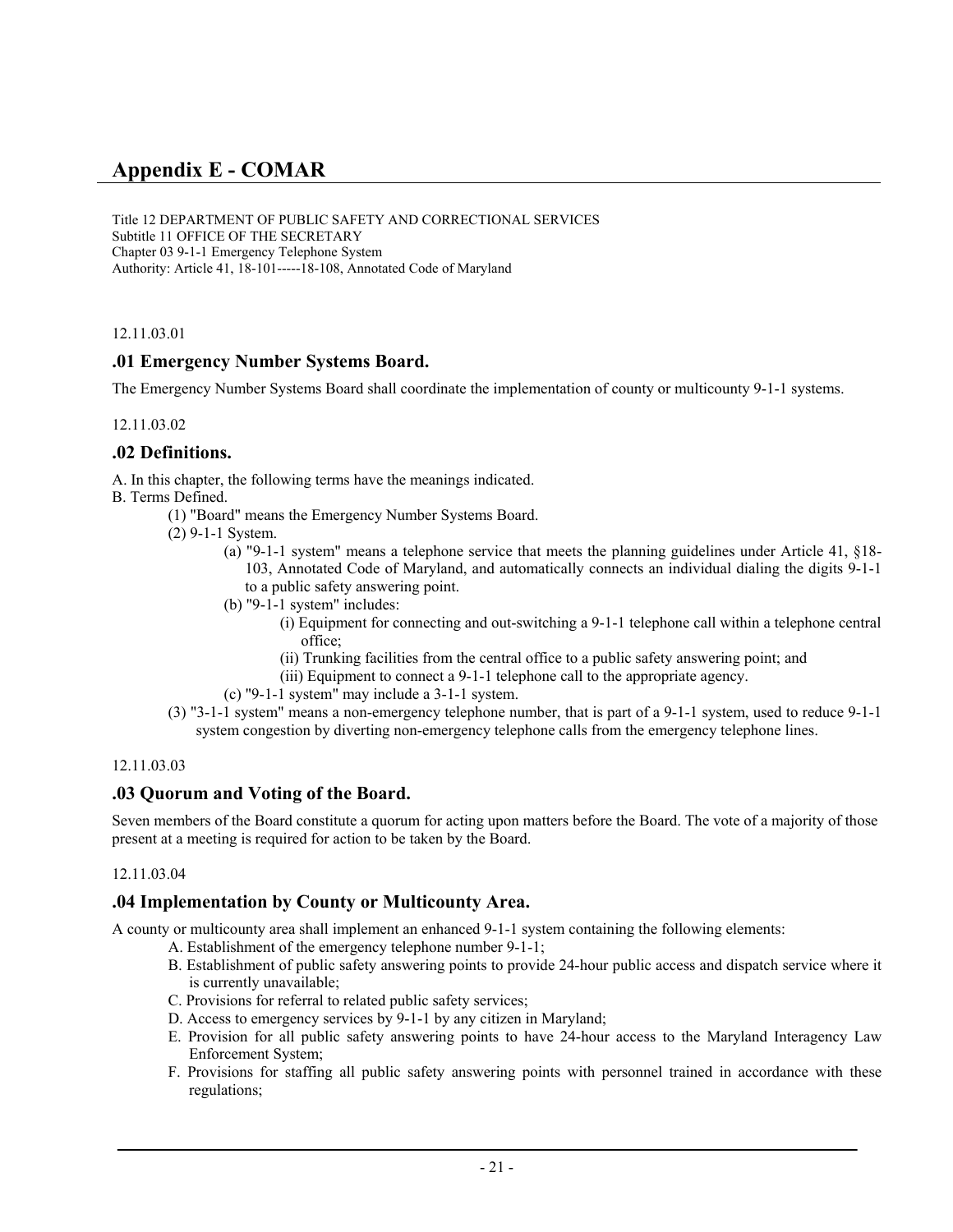- G. Provision for equipping all public safety answering points with adequate TTY equipment for access by a person with a speech or hearing impairment;
- H. Provision for all public safety answering points to have access to local emergency management centers;
- I. Procedures for a county to be covered by a public safety answering point using cooperative arrangements acceptable to the participating agencies;
- J. Procedures between public safety answering points to transfer or relay emergency calls received requiring services outside of political or jurisdictional boundaries; and
- K. Provisions for maintaining a current master street address guide and processing updated information to a telephone company.

## **.05 Plans for More Than One Public Safety Answering Point in a County.**

Plans for more than one public safety answering point in a county shall be submitted to the Board for consideration subject to the following restrictions:

- A. Funding arrangements will be handled by the county administration involved and not by individual agencies within a county;
- B. Plans submitted shall meet the criteria of these regulations, unless the Board, by majority vote, approves a variation from them.

#### 12.11.03.06

## **.06 Minimum Features of an Enhanced 9-1-1 System.**

At a minimum, the 9-1-1 systems implemented in Maryland shall include the following features:

- A. A minimum of two incoming 9-1-1 lines for each telephone central office, and the objective grade of service shall be P.01, that is, sufficient lines to ensure not more than one busy signal per 100 call attempts;
- B. Connection to all police, fire protection, emergency medical, and rescue agencies within the boundaries of the system;
- C. Twenty-four hour per day operation of the public safety, answering point staffed with personnel trained in accordance with this chapter;
- D. First priority to answering 9-1-1 calls;
- E. Electronic recording of all 9-1-1 calls;
- F. Playback capability of all 9-1-1 calls;
- G. Connection of adjacent public safety answering points by private lines when there is a telephone exchange and political boundary not covered by selective routing;
- H. Adequate physical security to minimize the possibility of intentional disruption of the operation;
- I. Standby emergency electrical power to keep the public safety answering point operating when commercial power fails;
- J. At least one administrative line for non-emergency calls;
- K. Written operational procedures;
- L. Automatic location identification (ALI), which automatically displays the address of the calling telephone at the public safety answering point;
- M. Automatic number identification (ANI), which automatically displays the calling number at the public safety answering point;
- N. Central office identification used to identify dedicated lines or trunks from a central office when a public safety answering point serves more than one central office;
- O. A distinct tone, visible flashing signal, or both, which alerts a public safety answering point emergency call taker to a calling party disconnect; and
- P. Other technical advances approved by the Board after July 1, 1995.

#### 12.11.03.07

#### **.07 Minimum Features of a 3-1-1 System.**

- A. A 9-1-1 system is an integrated network comprised of various components that perform a variety of functions and includes system enhancements approved by the Board acting under Article 41, §18-103, Annotated Code of Maryland. These enhancements are based upon available technology and equipment, and may take into consideration such factors as population, demands on 9-1-1 systems caused by non-emergency telephone calls, and the area served by a 9-1-1 system. A 3-1-1 system for a county may be established under Article 41, §18-105, Annotated Code of Maryland.
- B. At a minimum, a 3-1-1 system implemented in Maryland shall include the following features: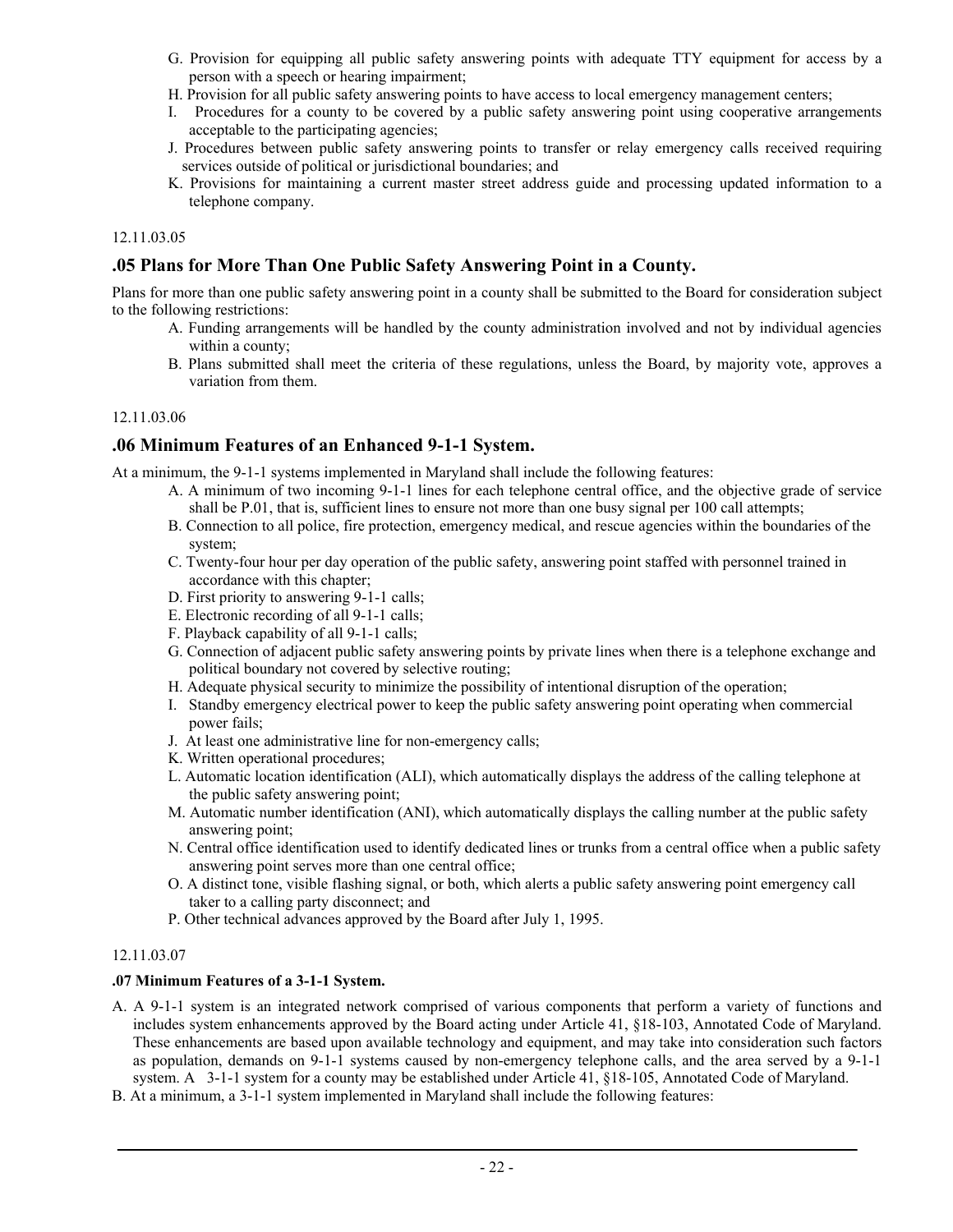(1) A vendor shall provide switching or programming to direct a 3-1-1 call to a non-emergency answering position;

- (2) A 3-1-1 answering position shall:
	- (a) Have the capability to expeditiously transfer an emergency call to a 9-1-1 answering position or an adjoining public safety answering point,
	- (b) Have the capability to transfer a non-emergency call to an adjoining jurisdiction or appropriate agency, and
	- (c) Provide TTY services; and
	- (3) At a minimum, a 3-1-1 call taker who is trained to handle non-emergency calls and transfer emergency calls to a 9-1-1 call taker, as necessary.

#### 12.11.03.08

## **.08 Written Operational Plan.**

- A. An applicant county or multicounty shall include a written operational plan for public safety services signed by police, fire, emergency medical, and rescue agencies included within the public safety answering point area.
- B. A public safety agency, under the respective public safety answering point, shall be familiar with the operational procedures of the other public safety agencies affected.
- C. An applicant shall address the potential need for handling calls received from foreign-speaking, deaf, and handicapped citizens.
- D. Uniform methods and procedures shall be developed to ensure effective interagency communications.

## 12.11.03.09

## **.09 Public Safety Answering Point Telephone Service.**

- A. A 9-1-1 line shall have visual and audible indication of incoming calls.
- B. A call should be answered within a maximum of 10 seconds. To meet this standard, a county shall consider such system elements as the number of 9-1-1 lines and answering positions, and call-processing time.
- C. The primary published emergency number shall be 9-1-1.
- D. The date and time of receipt for a 9-1-1 emergency call shall be documented.
- E. A transferred call shall be monitored by the public safety answering point operator to ensure the call has been properly transferred.
- F. A telephone company shall take periodic service measurements, at least once annually, to determine the actual grade of service being experienced on the 9-1-1 incoming trunk route. These service measurements should provide a basis for corrective action, which would achieve the objective grade of service of not more than one busy signal per 100 attempts. As necessary, a telephone company will provide the involved agencies with an appropriate report on the grade of service for the terminating lines/trunks.

## 12.11.03.10

## **.10 Safeguarding of Telephone Circuits by Telephone Companies.**

- A. A facility associated with 9-1-1 service shall be equipped at all exposed terminations, including central office distributing frames, with protective devices that prevent accidental worker contact. A protected termination shall be marked to make it easy to distinguish circuit identity.
- B. A safeguarded circuit may not be opened, grounded, short-circuited, or manipulated in any way by a telephone company worker until the local test desk obtains prior circuit release from the appropriate public safety answering point.
- C. Supervision shall assure that telephone company employees whose normal activities may involve contact with facilities associated with the 9-1-1 service are familiar with safeguarding of facilities procedures.

## 12.11.03.11

## **.11 Public Safety Answering Point Training.**

A. A public safety answering point shall be staffed with personnel who:

- (1) Are able to recognize the tone that is generated by an incoming call from a TTY machine when the caller activates the tone; and
- (2) Understand how to process a call from a TTY machine, according to the 9-1-1 system installed, with the accuracy and diligence that applies to 9-1-1 calls.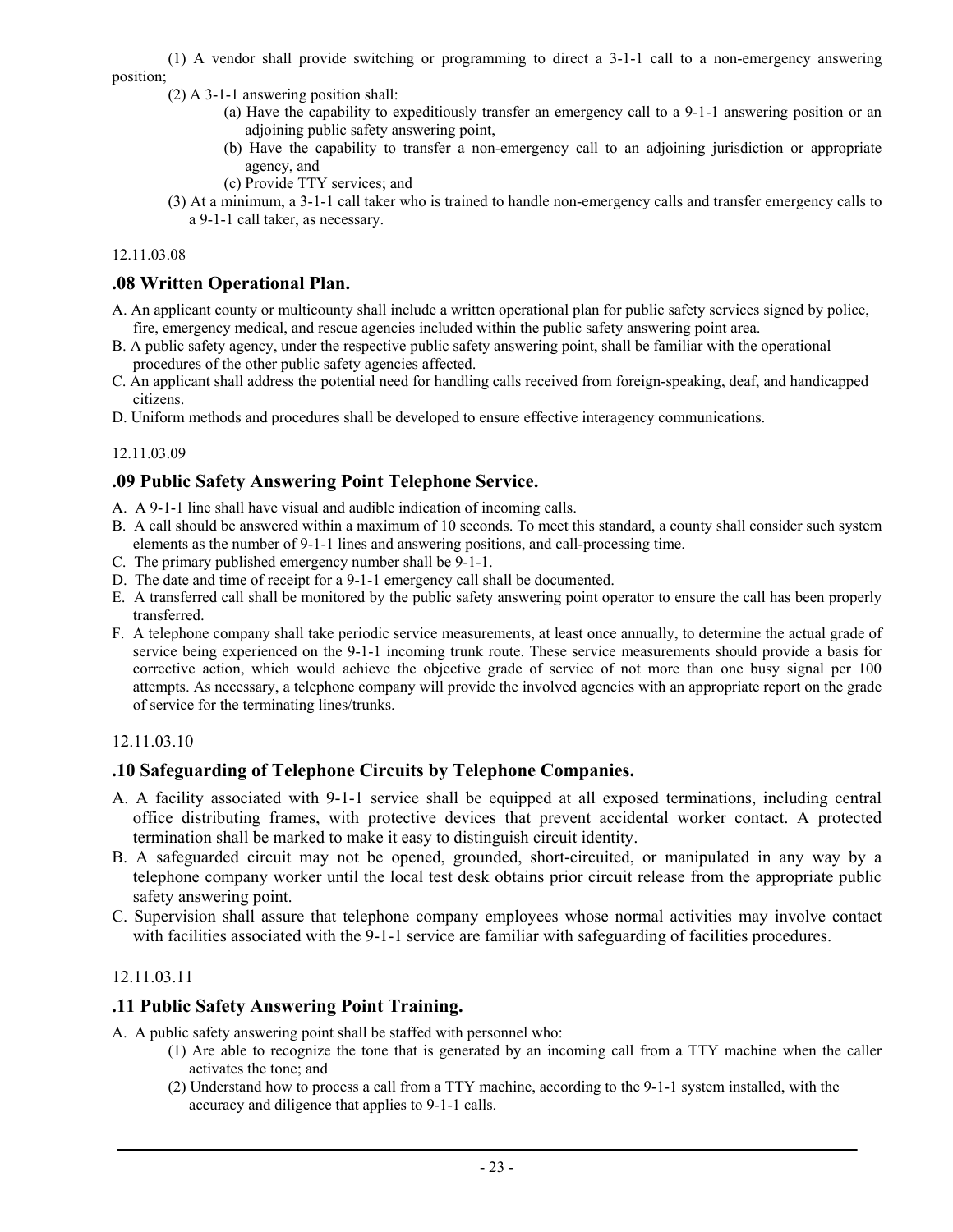- B. Personnel hired after a date to be established shall be trained using curriculum developed through the Board Training Standards Committee. This training shall occur within 1 year of the date hired.
- C. Personnel are to receive in-service training using curriculum developed through the Board Training Standards Committee at intervals established by the Board and communicated to all public safety answering points.
- D. Training shall include:
	- (1) Public safety answering point orientation;
	- (2) Communication skills;
	- (3) Electronic systems;
	- (4) Policies and procedures;
	- (5) Call processing;
	- (6) Documentation;
	- (7) Dispatch procedures;
	- (8) Stress management;
	- (9) Public relations;
	- (10) Administrative duties; and
	- (11) Disaster and major incident training.

## **.12 9-1-1 Fees.**

- A. Fees Collected after December 31, 1990.
	- (1) Collection of 10-Cent Fee.
		- (a) The 10-cent fee collected after December 31, 1990, and credited to the 9-1-1 Trust Fund, shall be disbursed by the State Comptroller, as allocated by the Secretary of Public Safety and Correctional Services and approved by the Board, for reimbursement of costs a county or counties may incur for: (i) Enhancing a 9-1-1 system;
			- (ii) Establishing a 3-1-1 system;
			- (iii) Mandated equipment; and
			- (iv) Other technical equipment the Board may require.
		- (b) The expenditures listed in  $\frac{8A(1)(a)(i)$ -----(iv) of this regulation are subject to periodic audit by the Secretary.
	- (2) Audit of Expenditures.
		- (a) A jurisdiction with an operational 9-1-1 system shall be subject to an audit of expenditures for the maintenance and operation of the 9-1-1 system. An audit shall be performed, at a minimum, every 3 years by the Secretary.
		- (b) The audit report shall be used to determine whether the funds received from the 9-1-1 Trust Fund by the affected jurisdiction were used in compliance with applicable laws and regulations.
		- (c) The audit shall be conducted by the Department of Public Safety and Correctional Services or by a qualified auditing firm.
		- (d) If the audit determines that the jurisdiction failed to use the funds in compliance with applicable laws and regulations, the audit shall contain recommendations for compliance.
		- (e) The Board and the jurisdiction shall be given a copy of the audit.
	- (3) At the end of each fiscal year, a jurisdiction being reimbursed from the 9-1-1 Trust Fund shall complete an actual expenditures report on forms provided by the Board. This report shall note with sufficient detail the use and disposition of funds received from the 9-1-1 Trust Fund for maintenance and operational expenditures, and shall be submitted to the Board not later than September 30 following the end of the preceding fiscal year.

B. Additional Charges and Their Use.

- (1) In addition to the 10-cent fee, the governing body of a county with an operational system may, by ordinance or resolution after public hearing, enact or adopt an additional charge not to exceed 50 cents per month to be applied to current bills rendered, within that county, for:
	- (a) Switched local exchange access service; and
	- (b) Wireless telephone service or other 9-1-1 accessible service.
- (2) These funds, allocated by the Secretary, shall be credited to the appropriate 9-1-1 Trust Fund account and paid by the State Comptroller quarterly to each county with an operational system.
- (3) A county certified by the Board as having operational an enhanced 9-1-1 system may request annually the Board's approval for an exemption from the expenditure limitations for personnel funds under Article 41, §18- 108(d), Annotated Code of Maryland.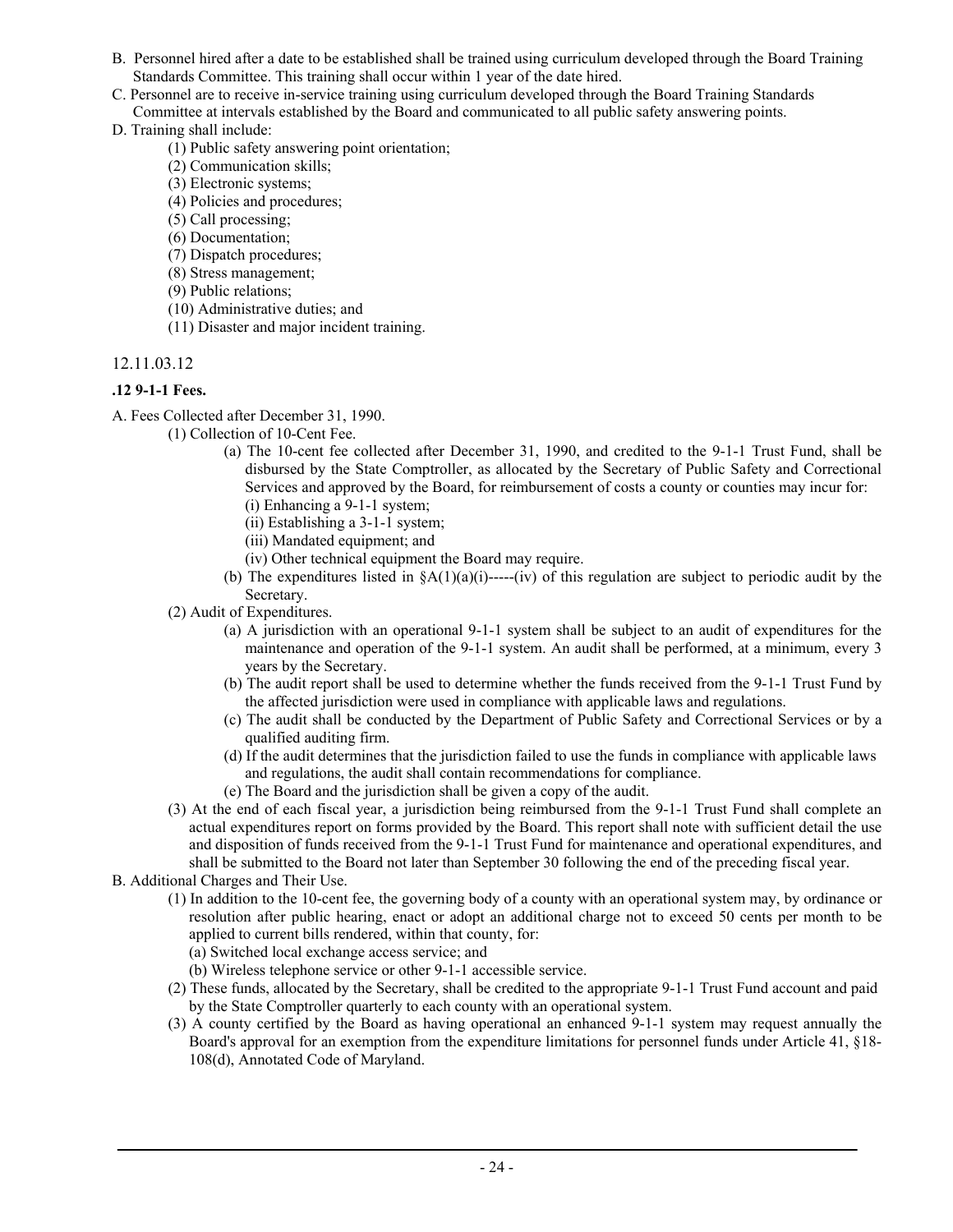- (4) If a request for an exemption from the expenditure limitations for personnel is not made or is not approved, the funds may be used for the installation, enhancement, maintenance, and operation of a 9-1-1 system under all of the following conditions:
	- (a) A maximum of 85 percent of these funds may be used for personnel costs by a county with a population of 100,000 or less;
	- (b) A maximum of 70 percent may be used for personnel costs by a county with a population greater than 100,000; and
	- (c) Use of these funds shall be subject to audit by the Secretary.

## **.13 Equipment Which Qualifies for Funding or Reimbursement.**

A. Equipment that constitutes a 9-1-1 system includes:

- (1) Equipment for connecting and outswitching 9-1-1 calls within a telephone central office;
- (2) Trunking facilities from the central office to a public safety answering point;
- (3) Equipment to connect 9-1-1 calls to the appropriate public safety agency; and
- (4) Equipment for a 3-1-1 system.
- B. Equipment necessary to constitute an enhanced system shall include automatic number identification and automatic location identification and, after July 1, 1995, shall also include any other technical equipment, the Board may require.
- C. Computer aided dispatch equipment is not a part of a 9-1-1 system, except to the extent that the Board determines that a portion of that equipment is necessary to connect 9-1-1 calls to the appropriate public safety agency.

## 12.11.03.14

## **.14 Requirements for Submission of 9-1-1 Plan.**

- A. A request for reimbursement from the State-mandated 10-cent fee for mandated equipment, 9-1-1 enhancements, or technological advancements shall be submitted to the Board for approval.
- B. A plan or report required under this regulation shall include the information requested under Regulation .15 of this chapter.
- C. A plan, report, or question shall be submitted to: Chairman, Emergency Number Systems Board, c/o Department of Public Safety and Correctional Services, Suite 209, 6776 Reisterstown Road, Baltimore, MD 21215-2341.

## 12.11.03.15

## **.15 Application for Reimbursement from State-Mandated 10-Cent Fee.**

A. An application for reimbursement from the State-mandated 10-cent fee shall include the following:

- (1) Name, address, and phone number of contact person;
- (2) Total scope of improvement/enhancement project;
- (3) Estimated total cost of project;
- (4) Items for which the county seeks reimbursement;
- (5) Estimated cost of reimbursable items;
- (6) Award date of project;
- (7) Estimated completion date of project;
- (8) Changes in the number of personnel needed to operate the system, if any;
- (9) Signature of the person preparing the application; and
- (10) A preliminary price quote from at least one source, except as provided in §C of this regulation.
- B. An application under §A of this regulation by a county which has not achieved 95 percent addressing shall also include:
	- (1) Name of firm selected;
	- (2) Procedure firm will take to achieve 95 percent addressing;
	- (3) Time frame to begin/complete; and

(4) Cost.

- C. Steps To Be Followed When Applying for Reimbursement.
	- (1) A county seeking reimbursement shall submit to the Board a written request so that it is received at least 2 weeks before a scheduled Board meeting at which it is to be considered. The request shall be signed by the county's public safety answering point director or a 9-1-1 administrator.
	- (2) The county's public safety answering point director or 9-1-1 administrator shall attend the meeting at which the request is to be considered.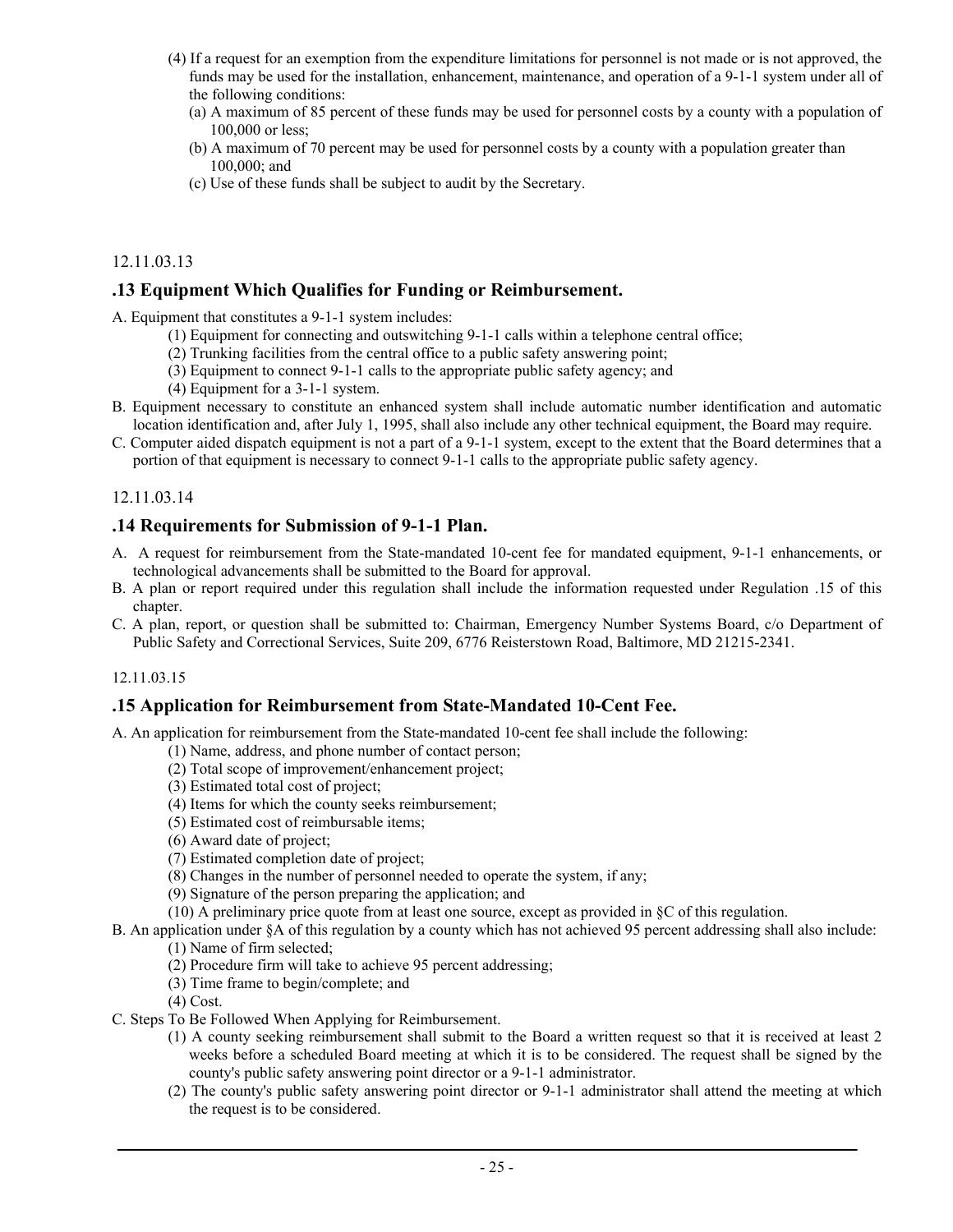- (3) The Board shall review the request and, if the Board approves it, shall encumber funds up to the amount of the request.
- (4) After the county receives the bids and evaluates them, the county shall forward at least three bids to the Board, unless less than three bids have been received, and identify the bid selected.
- (5) If, in the Board's Judgment, the selected bid is close to the quote required under Regulation .15A(10) of this chapter, the Board may approve the request without further deliberation.
- (6) The county shall ensure that its procurement laws and policies are followed.
- D. If the county is confident that the equipment being requested meets all Board criteria, the county may choose not to submit a preliminary price quote and immediately begin the bid solicitation process.

## **.16 Variations or Waivers of Guidelines and Regulations.**

- A. The Board may grant a waiver or variance of this chapter for good and sufficient cause. One or more of the following conditions shall be stated in the request for waiver or variance:
	- (1) Number of persons affected;
	- (2) Impact of variance or waiver;
	- (3) Alternative methods;
	- (4) Technical difficulties;

(5) Cost.

- B. In each case, all five conditions in §A of this regulation shall be considered before making a final decision.
- C. An affected party shall have the right to present, either in writing or through oral testimony, information which may bear on the Board's final decision.
- D. Review of Request for Waiver or Variance.
	- (1) Records or conditions of hearing concerning a request for waiver or variance shall be reviewed.
	- (2) Upon receipt of a written request from an applicant for waiver or variance, the Board shall open a file on the matter. Within 10 days from the receipt of the applicant's request, the Board shall direct a letter to the applicant which shall:
		- (a) Acknowledge receipt of the request;
		- (b) Notify the applicant that additional information may be submitted, within 30 days, to the Board and the Board shall consider the additional information in its review.
	- (3) After a file has been opened, the Board shall either review the record or, at the option of the Board, conduct a hearing.
	- (4) If the Board elects to review the record, the review shall be conducted by the Board at the Board's regular meeting within 60 days after the expiration of the 30-day period granted to the applicant to submit additional information.
	- (5) If the Board elects to conduct a hearing, the applicant and affected parties shall be notified at least 10 days before the hearing of the hearing's date, time, and place.
	- (6) When conducting a hearing or reviewing the record, the Board shall determine whether a waiver or variance of this chapter is justified, consistent with the interest of the affected parties and the applicant.
- E. A hearing held in accordance with this regulation shall be conducted in accordance with State Government Article, Title 10, Subtitle 2, Annotated Code of Maryland.

## 12.11.03.17

## **.17 9-1-1 System Violations.**

- A. The Board may instruct the State Comptroller to withhold funds provided to a county for 9-1-1 system expenditures for a violation of:
	- (1) Article 41, §18-103(i), Annotated Code of Maryland; or
	- (2) The regulations in this chapter.
- B. The Board shall state publicly, in writing, the Board's reason for withholding funds and enter the Board's reason in the minute's book of the Board. Upon reaching a decision, the Board shall notify the county. The county shall have 30 days from the date of notification to respond in writing to the Board.
- C. Upon notification by the Board, county funds shall be held by the State Comptroller, in that county's account within the 9-1-1 Trust Fund, until the Board advises the Comptroller that the funds may be released. Funds held by the Comptroller under these provisions may not accrue interest for a county. Interest income earned on funds held by the Comptroller shall accrue to the 9-1-1 Trust Fund.